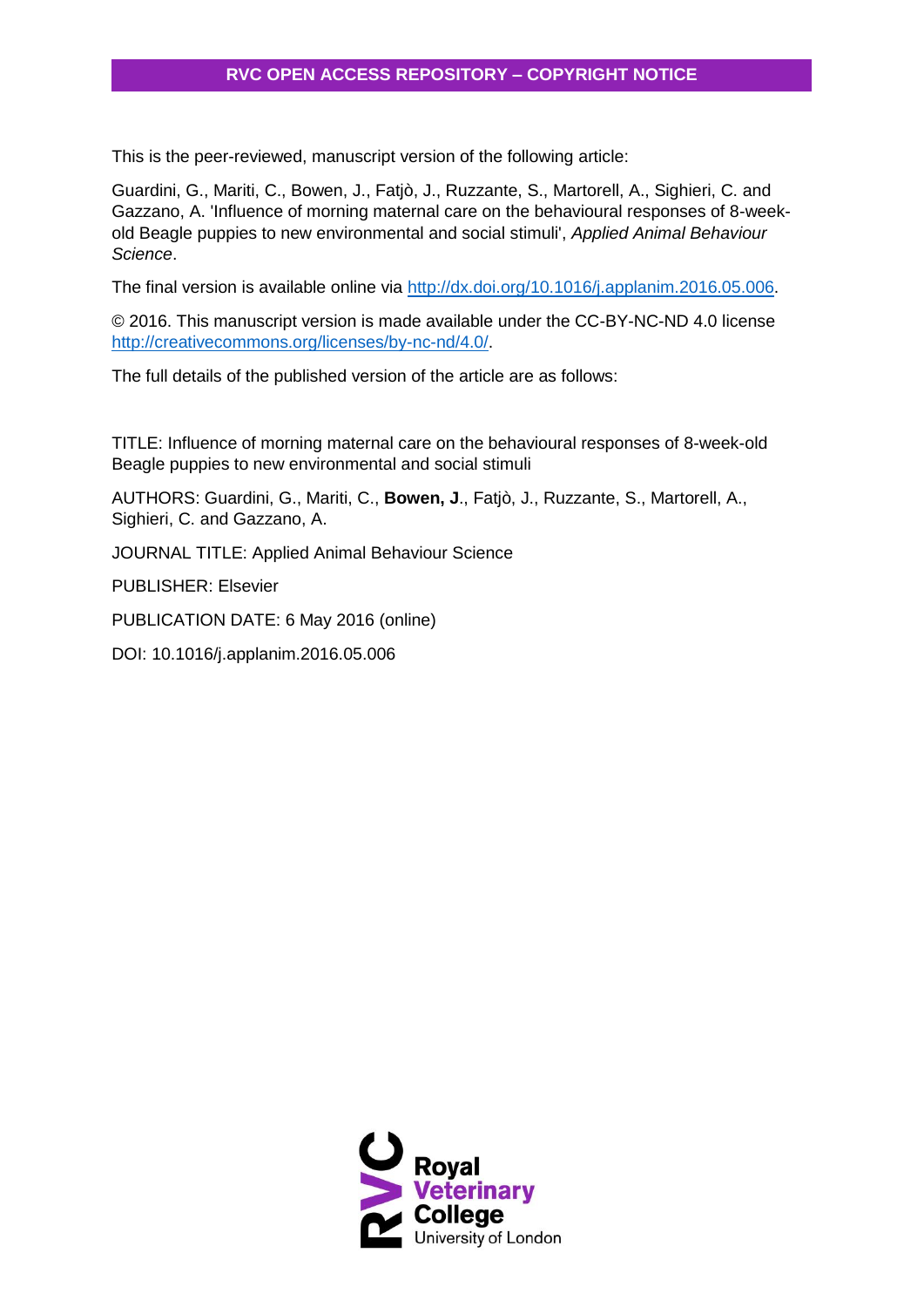# **ACCEPTED MANUSCRIPT**

| $\mathbf{1}$        | Influence of morning maternal care on the behavioural responses of 8-week-old Beagle puppies to new                                                                                |
|---------------------|------------------------------------------------------------------------------------------------------------------------------------------------------------------------------------|
| $\overline{2}$      | environmental and social stimuli                                                                                                                                                   |
| 3                   |                                                                                                                                                                                    |
| $\overline{4}$      | Giovanna Guardini <sup>a</sup> *, Chiara Mariti <sup>a</sup> , Jon Bowen <sup>b,c</sup> , Jaume Fatjò <sup>c</sup> , Silvia Ruzzante <sup>a</sup> , Adria Martorell <sup>c</sup> ; |
| $\sqrt{5}$          | Claudio Sighieri <sup>a</sup> , Angelo Gazzano <sup>a</sup>                                                                                                                        |
| 6<br>$\overline{7}$ | <sup>a</sup> Department of Veterinary Science, University of Pise, Viale delle Piagge 2, 56124, Italy.                                                                             |
| $\, 8$              | <sup>b</sup> Royal Veterinary College, Hawkshead Lane, North Mymms, Hatfield Hertfordshire, AL9 7TA, United                                                                        |
| 9                   | Kingdom UK.                                                                                                                                                                        |
| 10                  | <sup>c</sup> Chair Affinity Foundation Animals and Health, Department of Psychiatry and Forensic Medicine                                                                          |
| 11                  | (Universitat Autonoma de Barcelona), Hospital del mar, Passeig Marìtim, 25-29, 08003 Barcelona, Spain.                                                                             |
| 12                  |                                                                                                                                                                                    |
| 13                  | * Corresponding author. E-mail address: giovanna.guardini@gmail.com, telephone: 050-2216837, fax: 050-                                                                             |
| 14                  | 2216851.                                                                                                                                                                           |
| 15                  |                                                                                                                                                                                    |
| 16                  |                                                                                                                                                                                    |
| 17                  |                                                                                                                                                                                    |
| 18                  |                                                                                                                                                                                    |
| 19                  |                                                                                                                                                                                    |
| 20                  |                                                                                                                                                                                    |
| 21                  |                                                                                                                                                                                    |
| 22                  |                                                                                                                                                                                    |
| 23                  |                                                                                                                                                                                    |
| 24                  |                                                                                                                                                                                    |
| 25                  |                                                                                                                                                                                    |
| 26                  |                                                                                                                                                                                    |
| 27                  |                                                                                                                                                                                    |
| 28                  |                                                                                                                                                                                    |
| 29                  |                                                                                                                                                                                    |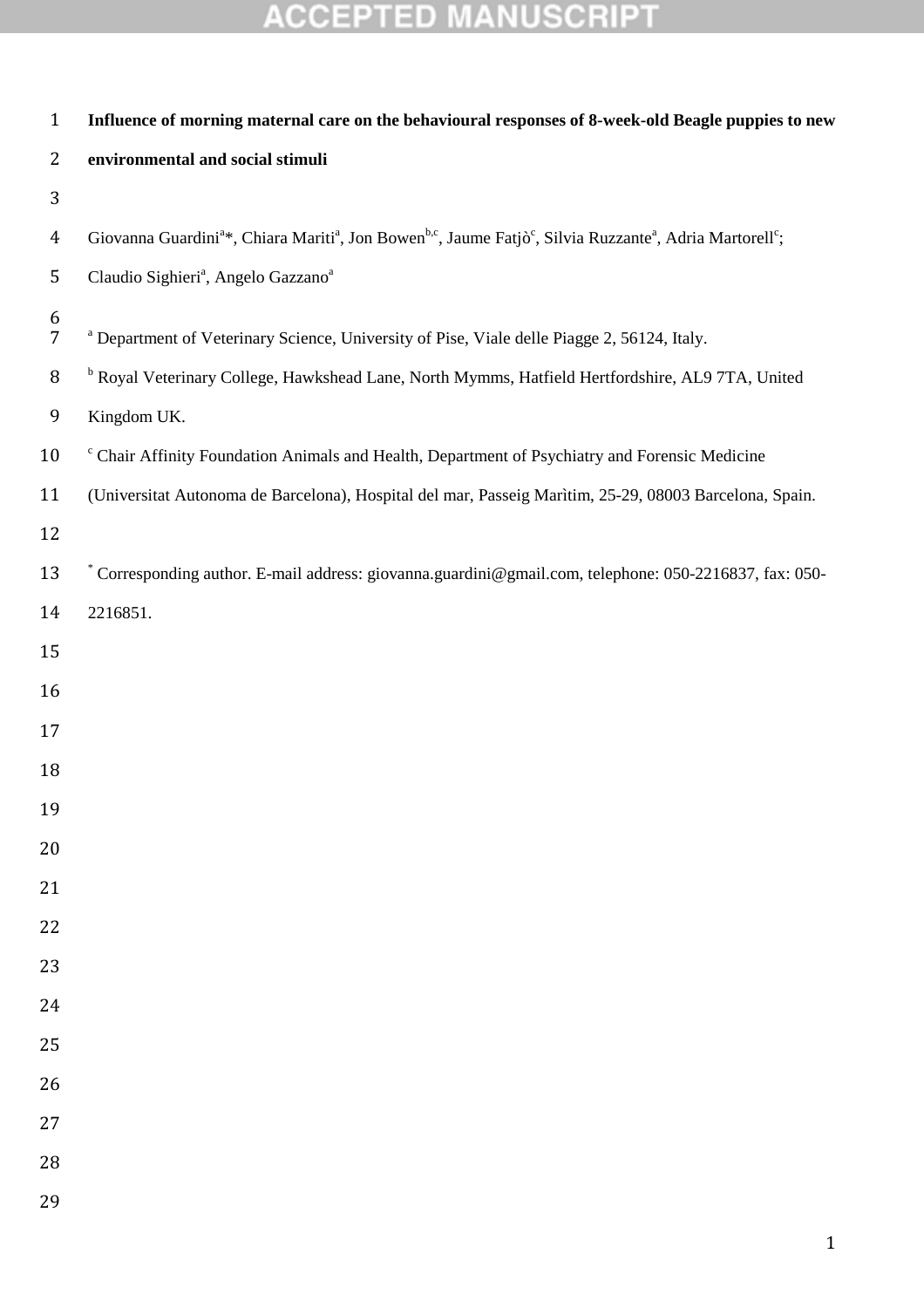# **ACCEPTED MANUSCRIPT**

| 30       |                                                                                      |
|----------|--------------------------------------------------------------------------------------|
| 31       |                                                                                      |
| 32       |                                                                                      |
| 33       |                                                                                      |
| 34       |                                                                                      |
| 35       |                                                                                      |
| 36       |                                                                                      |
| 37       | <b>HIGHLIGHTS</b>                                                                    |
| 38       | • The amount of morning maternal care affects the behaviour of 8 weeks old puppies.  |
| 39       | • A higher mean duration of daily maternal care produces an increase in exploration. |
| 40       | • A higher mean duration of daily maternal care leads to a reduced stress response.  |
| 41       |                                                                                      |
| 42       |                                                                                      |
| 43       |                                                                                      |
| 44       |                                                                                      |
| 45       |                                                                                      |
| 46       |                                                                                      |
| 47       |                                                                                      |
| $\rm 48$ |                                                                                      |
| 49       |                                                                                      |
| 50       |                                                                                      |
| 51       |                                                                                      |
| 52       |                                                                                      |
| 53       |                                                                                      |
| 54       |                                                                                      |
| 55       |                                                                                      |
| 56       |                                                                                      |
| 57       |                                                                                      |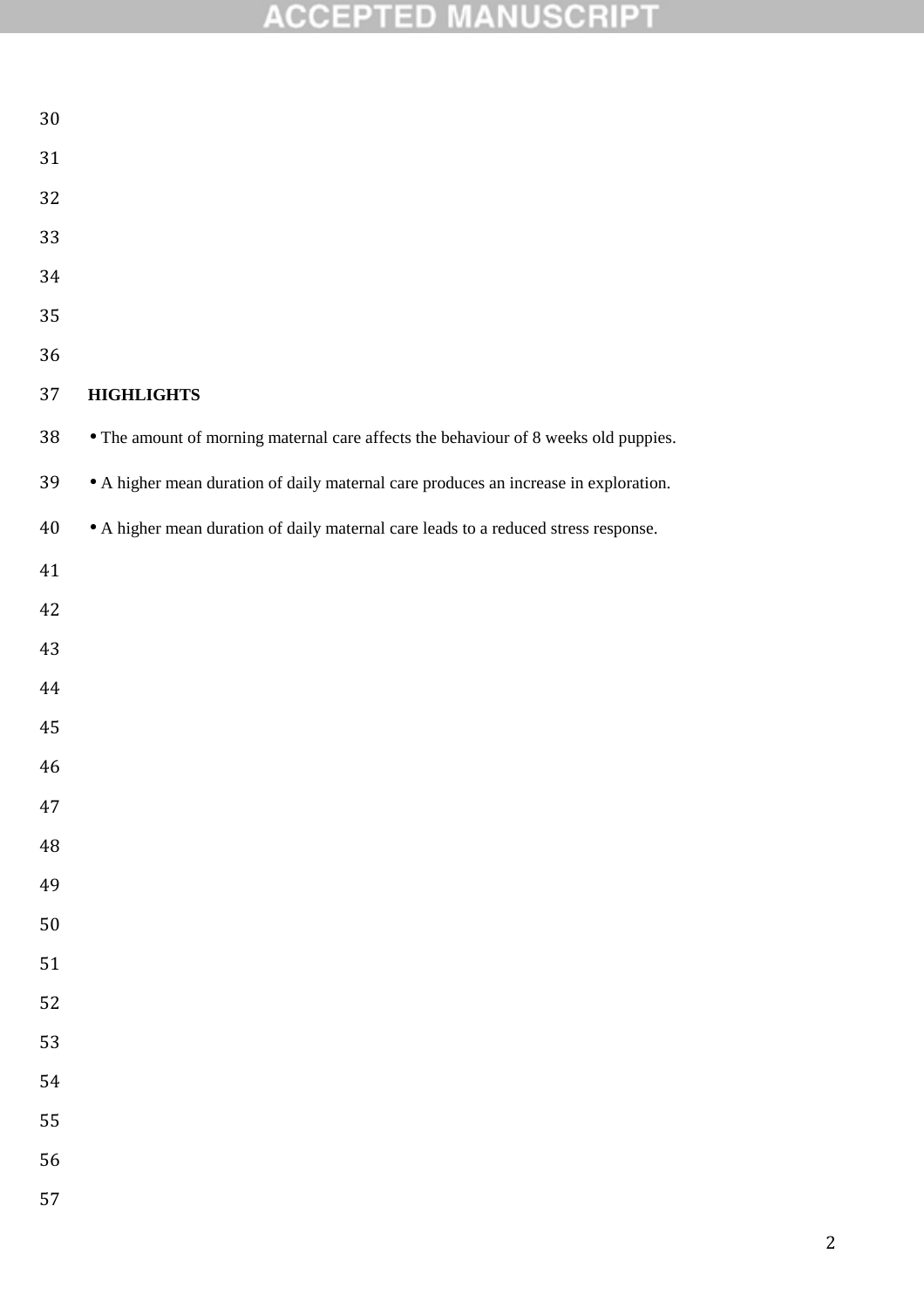- 
- 

### **Abstract**

 In mammals, maternal care represents a major constituent of the early-life environment and its influence on individual development has been documented in rodents, non-human primates, humans and recently in adult dogs. The quality and quantity of mother-offspring interactions exerts a multilevel regulation upon the physiological, cognitive, and behavioural development of the offspring. For example, in rats variations in maternal behaviour, such as mother-pup body contact and the amount of licking towards pups in the nest during the early days after parturition, influences the endocrine, emotional, and behavioural responses to stress in the offspring. This produces long-term consequences, which may remain into adulthood and can be transmitted to subsequent generations. Literature about maternal care in dogs and its effect on puppy behaviour is still scarce, although the topic is receiving a growing interest. The aim of the present study was to determine the effects of morning maternal care on behavioural responses of puppies to new environmental and social stimuli. In order to achieve this, maternal care (licking, ano-genital licking, nursing and mother- puppy contact) was assessed in eight litters of domestic dogs living in standard rearing conditions during the first three weeks post-partum. Puppies were subjected to two behavioural tests (arena and isolation tests) at 58-60 days of age, and their behavioural responses were video recorded and analysed. Data was analysed using multivariate analyses (PCA, PLS).

 During the isolation test, a higher level of maternal care was associated with more exploration and a higher latency to emit the first yelp; on the contrary, a lower level of maternal care was associated with increased locomotion, distress vocalisations and destructive behaviours directed at the enclosure.

 These results, comparable to those reported in laboratory rat models and to some extent to those recently reported in dog literature, highlight the importance of maternal care on the behavioural development of domestic dog puppies.

**Keywords**: behaviour, dog, licking, maternal care, nursing, puppy.

- 
- 
- 

### **1. Introduction**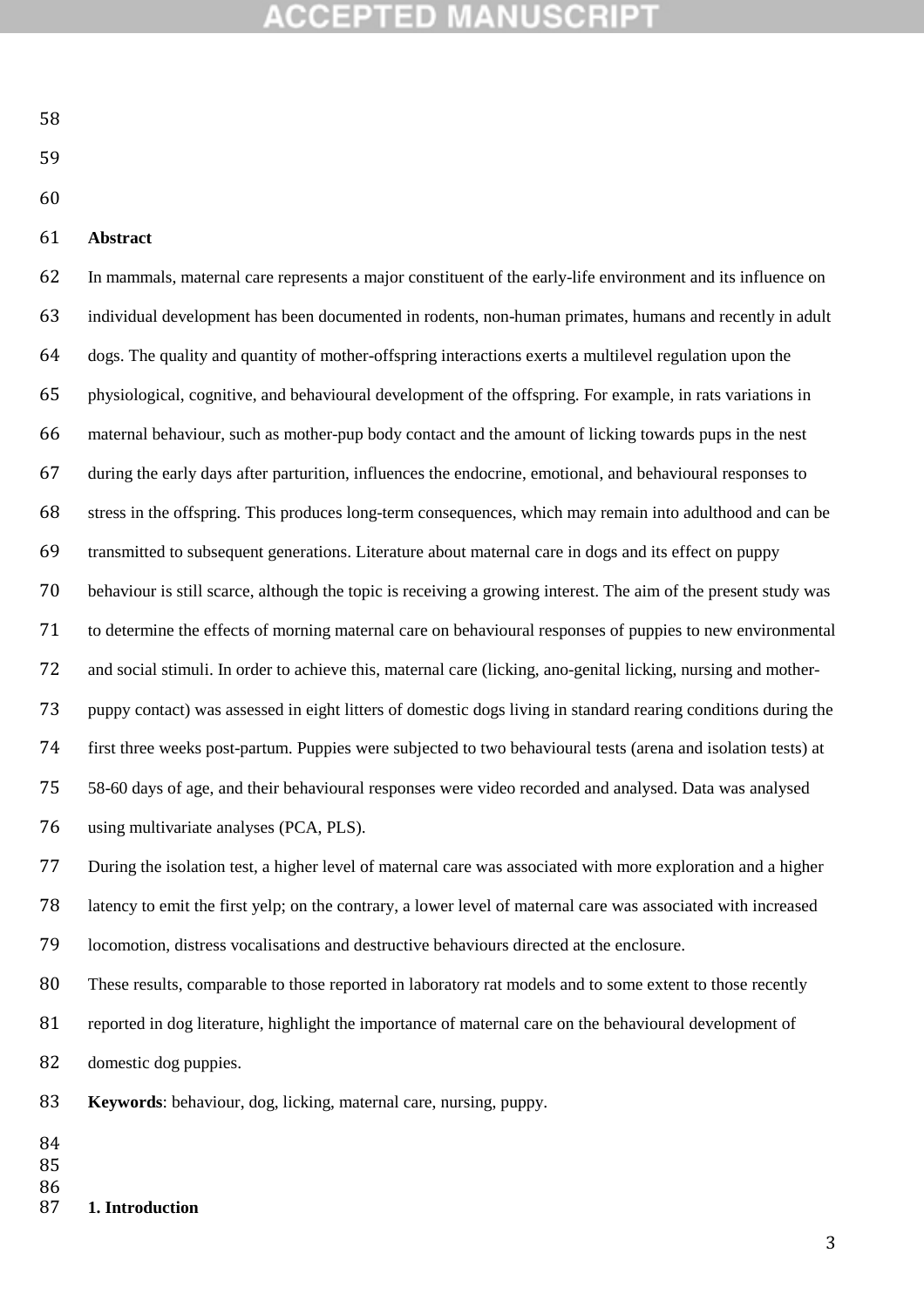In all mammalian species, there is an intense period of mother-infant interactions that is necessary for the survival of offspring; maternal care, especially during the early stages of postnatal life, is the main source of environmental stimuli for the progeny and a major determinant of behaviour in adulthood (Bowlby, 1988; Champagne, 2011).

 Experimental evidence about the role of maternal care in mammals is commonly derived from deprivation studies. Disruption of mother-infant bonding during early lactation is known to have a great effect on the developing infant, particularly in altricial species (Mogi et al., 2011). In both primates and rodents, infants deprived of maternal care for extended periods of time exhibit dramatically increased fearfulness and anxiety, inappropriate and often excessively aggressive patterns of social behaviour, impaired cognitive development (Caldji et al. 2000b; Champagne and Curley, 2009; Levy et al., 2003; Liu et al., 2000), and enhanced neuroendocrine responses to stressors (Francis and Meaney, 1999), accompanied by epigenetic 99 changes in the central nervous system (Weaver et al., 2004).

 In *Canis familiaris* early separation from the mother at the age of 6 weeks increases disease susceptibility, weight loss and mortality in puppies (Slabbert and Rasa, 1993). Puppies prematurely separated from their mother between the ages of 30 and 40 days seem to be more likely to develop undesirable behaviours related to fear or anxiety than puppies that remain with their mothers until adoption at 60 days of age (Pierantoni et al., 2011). In addition to the presence of the mother, the amount of maternal care shown by the mother towards her puppies during the early period seems to be crucial in many species. Literature from animal models emphasizes the importance of the quantity of nursing, body and ano-genital licking, and mother- puppy body-contact, because these can shape the emotionality, reactivity to stress and social skills of the neonates (Caldji et al., 1998; Champagne et al., 2003; Starr-Phillips and Beery, 2013). Variation in the quantity of maternal care has been the subject of numerous investigations in several mammalian species and has been considered responsible for a range of effects on the brain development and on behaviour of the offspring (e.g. Caldji et al., 1998; Caldji et al., 2000a; Fairbanks, 1996; Foyer et al., 2016; Liu et al., 1997). For example, in rodents, naturally occurring variations in maternal behaviours during the first week of life, such as nursing, licking, and contact are associated in the offspring with the development of individual differences in the hypothalamic-pituitary-adrenal axis (HPA), brain morphology, neurotransmitters content in several brain regions and gene expressions (Caldji et al., 1998; Caldji et al., 2000a; Champagne, 2008;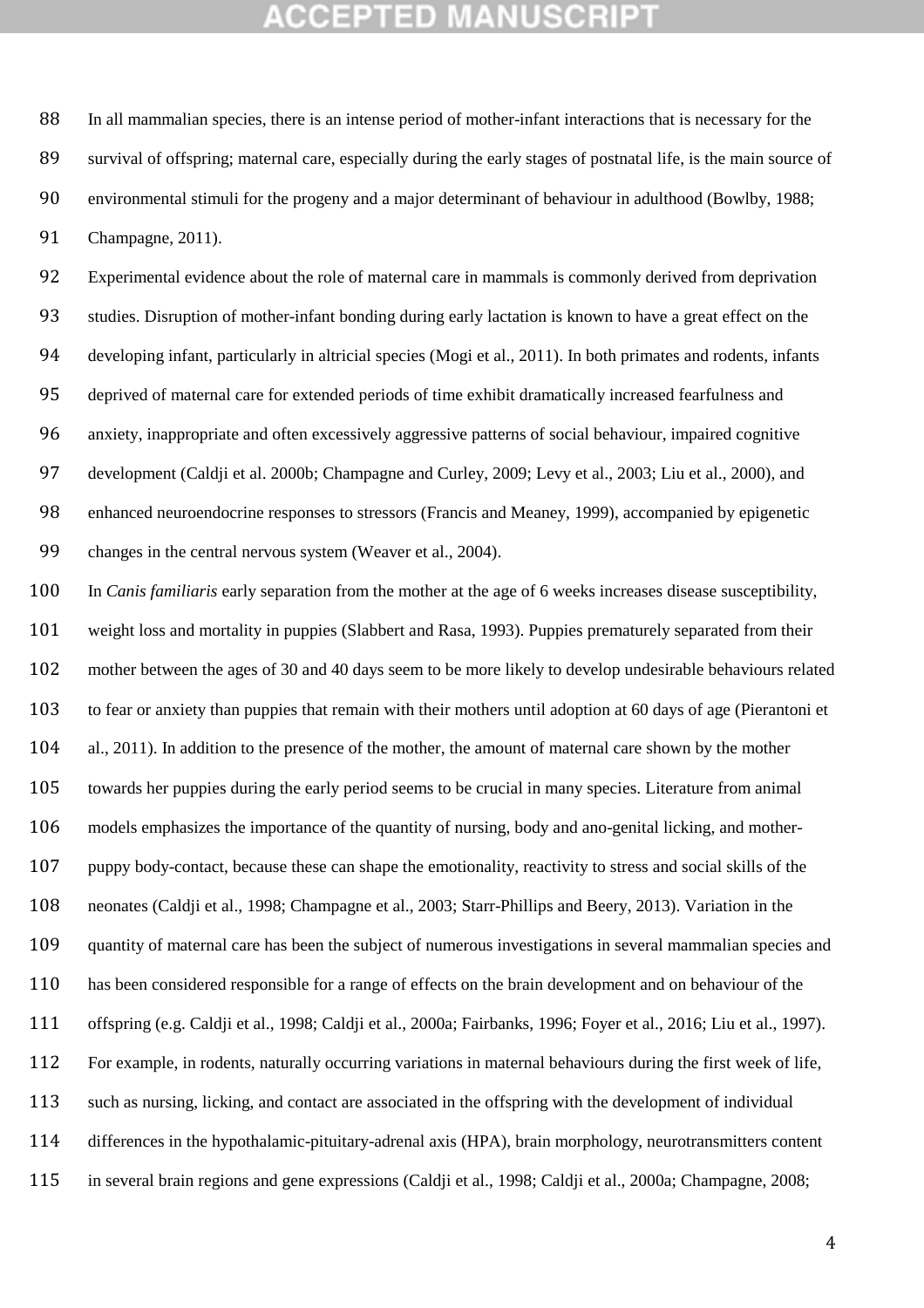## :CEPTED M

 Francis et al., 2000; Gudsnuk and Champagne, 2011; Jensen and Champagne; 2012; Masís-Calvo et al., 2013; Meaney, 2001; Sequeira-Cordero et al., 2013; Zhang et al., 2005). Unlike rodents, scientific literature on maternal care shown by female domestic dogs during the first weeks post-partum is still scarce (Arteaga et al., 2012; Foyer et al., 2016; Guardini et al., 2015; Pal, 2005; Rheingold, 1963; Scott and Fuller, 1965) and its effects on the behaviour of adult offspring have been investigated only very recently (Foyer et al., 2016). In domestic dogs, several authors have examined how some characteristics of the mother, of the puppies or of the early environment may affect the personality and temperament of young and adult dogs. For instance, previous studies have focused on the effects of: parity of mother (Foyer et al., 2016; Foyer et al., 2013; Wilsson and Sundgren, 1998a), litter size (Foyer et al., 2016; Foyer et al., 2013; van der Waaij et al., 2008; Wilsson and Sundgren, 1998a), material used in the whelping box (Wilsson and Sundgren, 1998a), gender of the puppies (Beerda et al., 1999a; Beerda et al., 1999b; Courreau and Langlois, 2005; Foyer et al., 2016; Foyer et al., 2013; Svartberg, 2002; van der Waaij et al., 2008; Wilsson and Sundgren, 1998a, 1998b), weight of the puppies (Foyer et al., 2013; Wilsson and Sundgren, 1998a), and temperature and season of birth (Foyer et al., 2016; Foyer et al., 2013; van der Waaij et al., 2008; Welker, 1959; Wilsson and Sundgren, 1998a). In the above-mentioned studies, only that of Foyer and colleagues (2016) explored the mother-pup interactions (mother in the box, lying in contact, nursing, licking, sniff/poke) as influential factors for the dog 132 adult behaviour. They analysed maternal care at four time points during the first three weeks after birth  $(1<sup>st</sup>,$  $7<sup>th</sup>$ ,  $14<sup>th</sup> 21<sup>st</sup>$  day post-partum) and they found that maternal care is correlated with the behaviour of the adult offspring, mainly with respect to behaviours classified as physical and social engagement, as well as aggression.

 With regard to the effects of the quantity of maternal care received in early life on the behaviour and stress responses of young puppies, literature is still limited.

The aim of the current study was to evaluate the impact of maternal care on the behaviour of puppies. We

hypothesize in our study, as already demonstrated in rodents' literature, that Beagle puppies that receive

more maternal care during the first weeks after the birth, will be able to better cope with stressful situations

and will shown better responses towards new environmental and social stimuli.

 In order to achieve this, we analysed the behaviour of eight Beagle mothers towards their puppies every day 143 for the first three weeks after birth, differently from the methodology used by Foyer and colleagues (2016).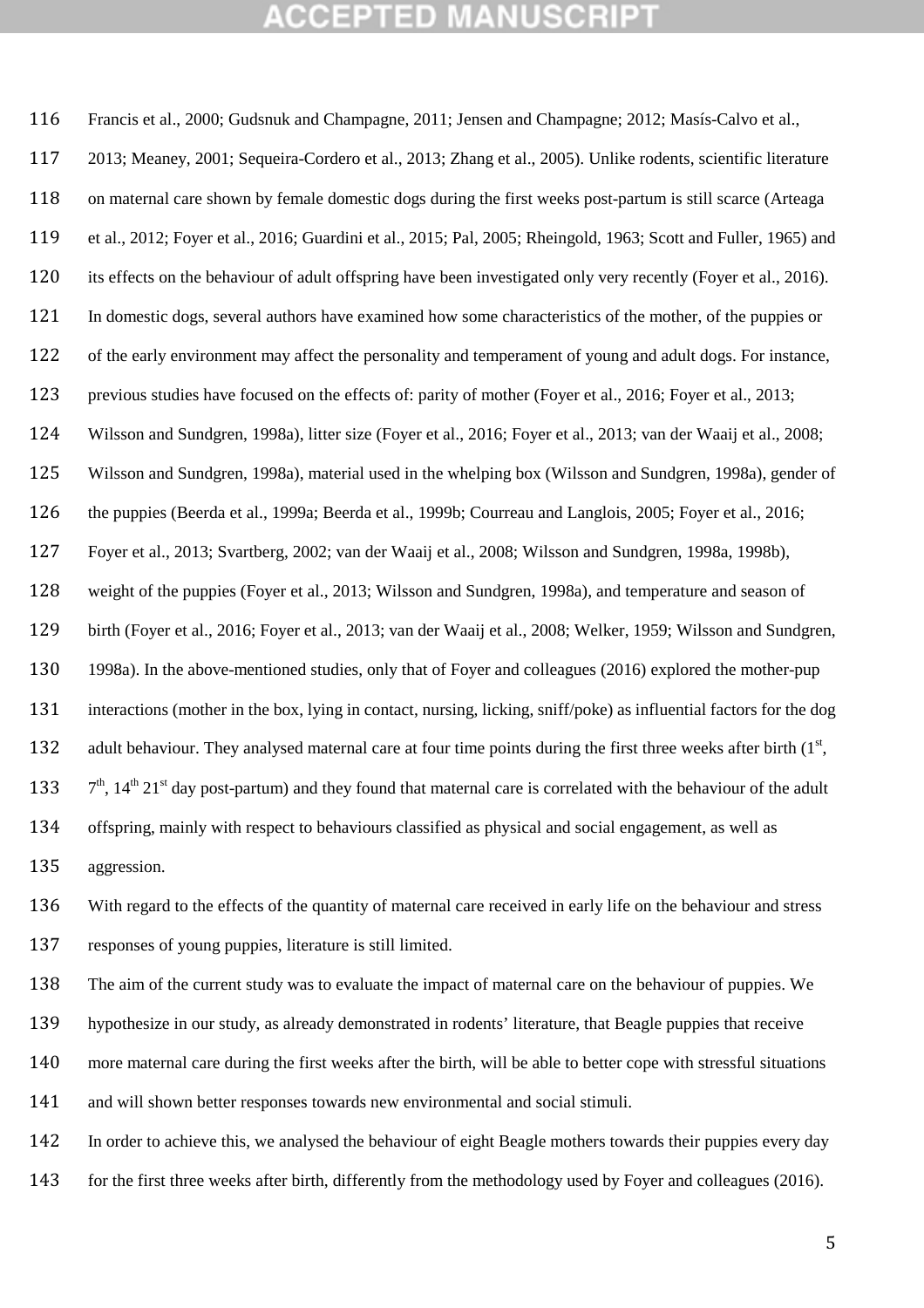## **CCEPTED MANUSCR**

- Then, we analysed the behaviour towards new environmental and social stimuli of their puppies at eight
- weeks of age, in two potentially stressful situations (arena and isolation tests).
- **2. Materials and Methods**
- 2.1. Subjects
- Eight litters of Beagle dogs belonging to a professional canine reproduction centre and living in standardised
- rearing conditions were recruited, giving a total of 54 puppies.
- Each mother was kept with her own litter in an individual enclosure (3.20 m x 1.80 m), which was
- contiguous with other identical enclosures in the maternity area of the establishment.
- Details of the eight litters (characteristics of the mothers and puppies) included in the study are reported in table 1.
- 
- 2.2. Protocol of the analysis of maternal care: mother-litter interactions
- Every day, from day 1 to 21 after birth, a 15-minute video of each mother with her puppies was recorded.
- Being an observational study and not an experimental one, it only needed to be approved by the Ethical
- Committee of the facility where the study was carried out.
- Videos were made in the morning, when the mother returned to the whelping box after having freely walked
- into the corridor of the maternity area in the presence of a caregiver for approximately ten minutes. All
- puppies were identified in two ways; using different coloured satin ribbons and shaving different small areas
- of fur. This means that every puppy wore a coloured satin ribbon and had a small area shaved, the area being
- different one from the other. This double identification allowed us to always be able to recognize each puppy
- 163 during the recording process, even when the neck or other body areas were not visible. Since all the puppies
- underwent the same treatment, there was no difference in the quantity and quality of handling they received.
- To assess maternal care given to each puppy, a list of behaviours from Guardini et al. (2015) was used.
- Behaviours observed included: mother-puppy physical contact (later referred as contact), licking, licking the
- ano-genital area (later referred as licking and licking-ag, respectively), and nursing. For each behaviour
- included in the list, the interaction within a specific mother-puppy dyad was analysed.
- 2.3. Behavioural tests for puppies
- At 58-60 days of age, each puppy was subjected to two behavioural tests on the same day; first the arena test
- (Gazzano et al., 2008), and then, after 1-3 hours, the isolation test (Gazzano et al., 2008).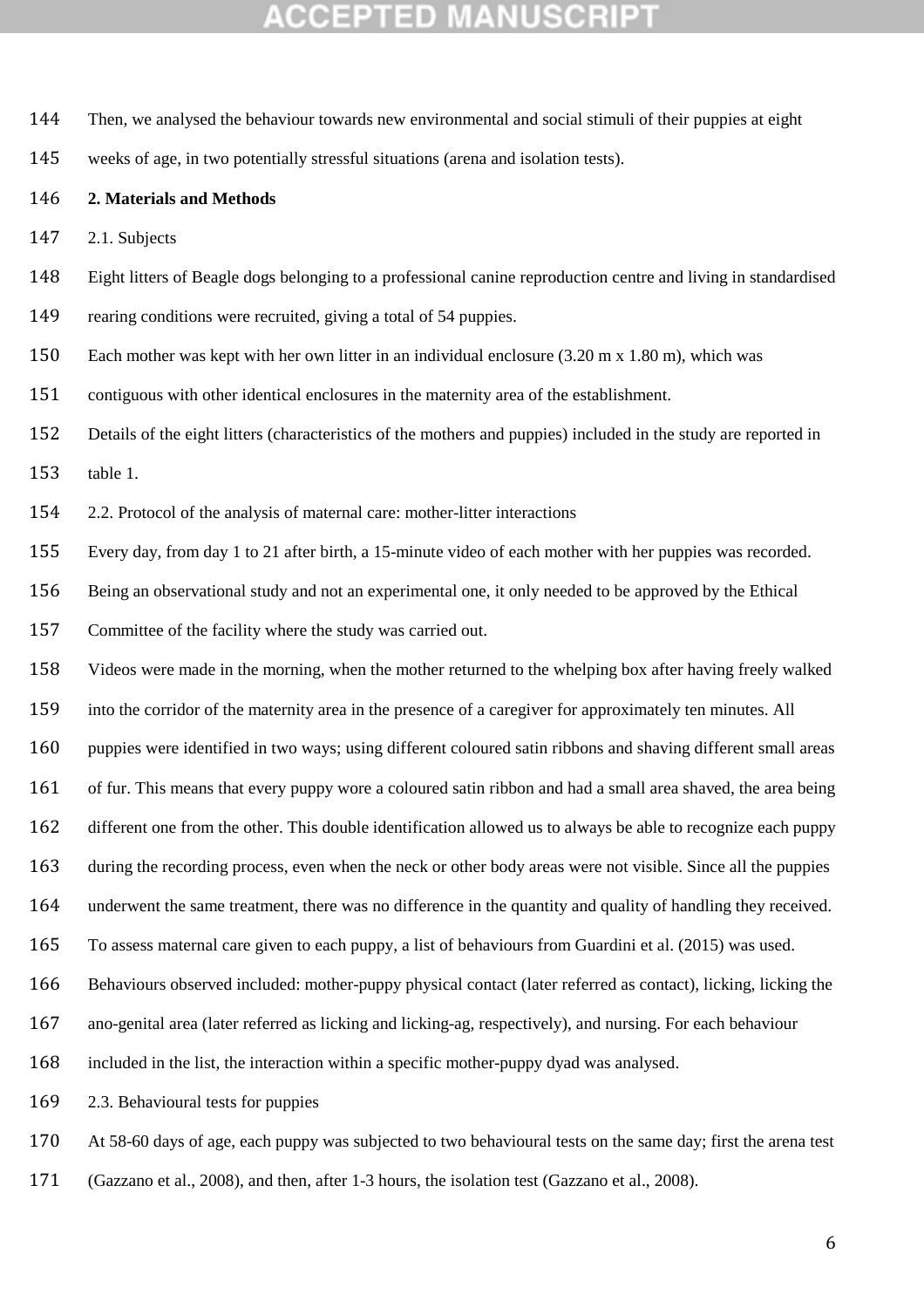- 2.3.1. Arena test
- The arena test aimed at evaluating the behaviour of the puppies in a novel environment in the presence of an
- 174 unknown human being and a variety of objects (a puppy Kong<sup>®</sup>, a puppy plaited rope of Trixie<sup>®</sup>, a plastic

175 disk of Trixie<sup>®</sup>, a small ball of Trixie<sup>®</sup>).

The arena was similar to that used by Gazzano et al. (2008): 3.6 m x 2.2 m, and divided into twenty-four 55

177 cm x 60 cm rectangles with a central circle of 1.60 m in diameter. The arena itself was located in a room that

was unfamiliar to the puppies.

- The arena was enclosed on three sides by the walls of the test room and for the remaining short side by a 91
- 180 cm high metal fence covered externally with a dark cloth.

A stranger (a woman unfamiliar to all the puppies) sat on a stool at the centre of the circle maintaining a

neutral pose, without making eye contact with or interfering with the behaviour of the puppy.

Each puppy was individually placed by a familiar caregiver in the same starting square ("the first square"),

located in a corner of the arena. The test lasted 5 minutes and was recorded using two videocameras, which

covered the whole arena. The test order of puppies within each litter was randomised.

Any urine or faeces deposited during the test were removed before testing the next puppy.

To assess the behaviour of each puppy, five groups of behaviours were analysed: non-social behaviours,

vocalizations, stress behaviours, social behaviours and other behaviours (see table 2).

2.3.2. Isolation test

In the isolation test (modified from Gazzano et al., 2008) each puppy was individually placed inside an area

191 enclosed with a 91cm high metal fence, creating a square of approximately 1.5  $m<sup>2</sup>$  on the floor. The fence

was located in a room that was unfamiliar to the puppies. Each puppy remained alone in the fenced isolation

area for 3 minutes whilst being videoed. To assess the behaviour of each puppy, a list of four groups of

behaviours was used: stress behaviours, vocalizations, non-social behaviours, and other behaviours. Stress

behaviours and other behaviours were the same as described for the arena test. Vocalisations were exactly

the same as for the arena test, with the addition of the latency to the first yelp/whine, defined as the time that

passed between the beginning of the test and the first yelp/whine emitted by the puppy (Gazzano et al.,

2008). The group of non-social behaviours was different from that of the arena test and is reported in table 3.

**3. Data analysis**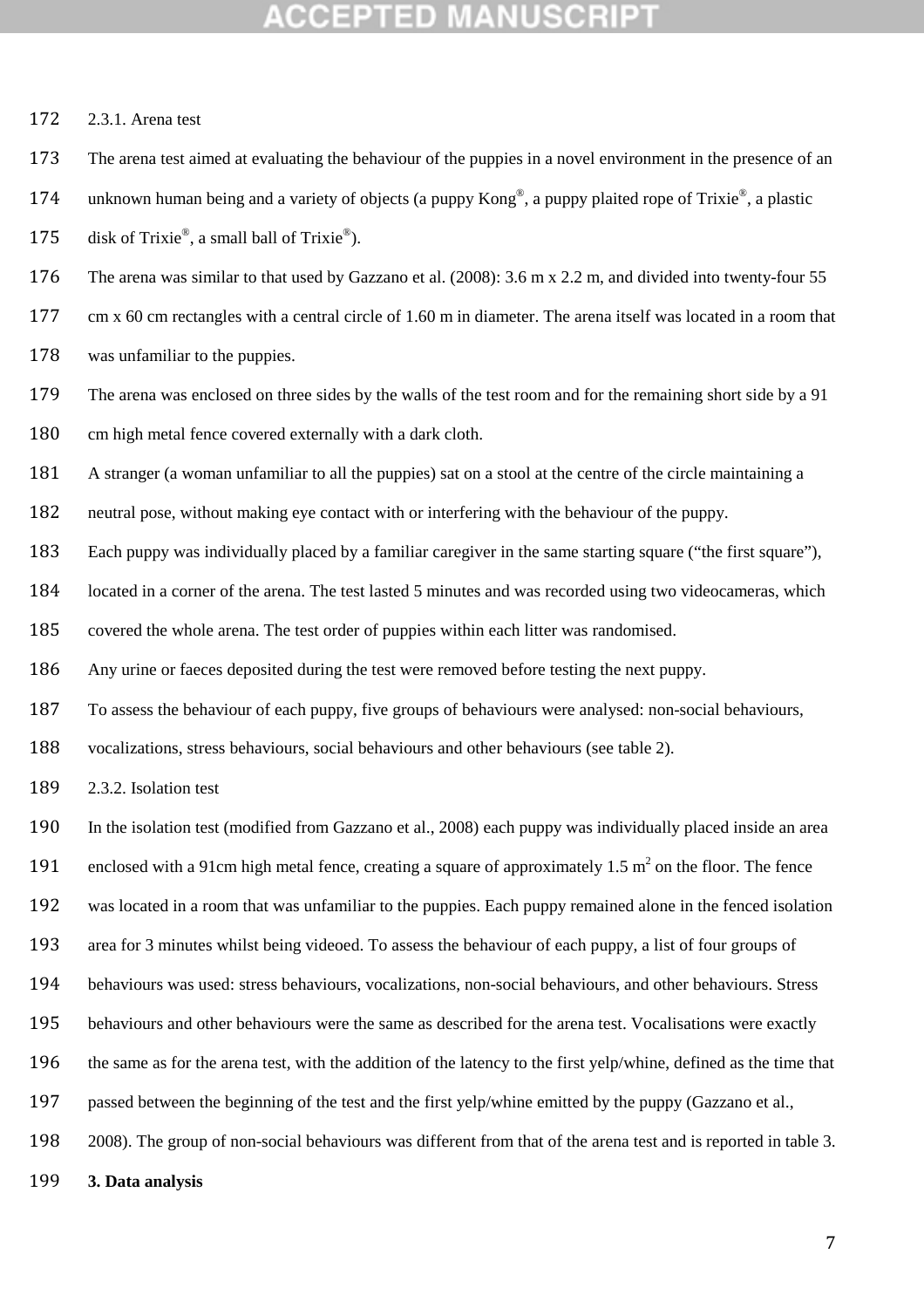## CCEPTED M

200 Every video was analysed multiple times, each time using a focal sampling on a specific mother-puppy dyad. 201 For each video analysis, the observation was performed using a continuous sampling. The analysis consisted 202 in recording the duration (in seconds) of each analysed behaviour.

203 Data was mean-centred and unit-variance scaled before principal components analysis and projection to

204 latent structures analysis (SIMCA-P+ $^{\circ}$  12). The significance of models was calculated for PLS (projection to

205 latent structures) models using the ANOVA (analysis of variance) of the cross-validated residuals (CV-

206 ANOVA; Eriksson et al., 2008). Individual inter-variable correlations were performed using a Spearman

207 rank correlation after the D'Agostino-Pearson omnibus normality test confirmed that data was not normally

208 distributed (Graphpad Prism  $6^{\circ}$ ).

### 209 **4. Results**

210 Four measures of maternal care were recorded in the videos (contact, licking, licking-ag and nursing). In

211 order to reduce these to a single variable representing an overall measure of maternal care, principal

212 components analysis (PCA) was used for dimension reduction. Mean daily duration of each behaviour was

213 calculated for each mother-pup dyad. Data was then mean centred and unit variance scaled prior to

214 multivariate analysis. PCA generated a model with a single principal component ( $R^2$ =0.582,  $Q^2$ =0.251).

215 Scores from this model for each mother-pup interaction were used as the regression (Y) variable for

216 subsequent models that investigated the relationship between maternal behaviour and puppy performance in

217 the arena and isolation tests.

218 4.1. Amount of maternal care (mother-pup dyad behaviours) and arena test

219 A cross-validated projection to latent structures (PLS) model was created using the PCA score for each

220 puppy with mother-pup interaction as the regression variable  $(Y)$  and the arena test data as the set of X

221 variables. No model could be generated, indicating that there was no systematic relationship between

222 maternal care and performance of puppies in the arena test.

223 4.2. Amount of maternal care (mother-pup dyad behaviours) and isolation test

224 A cross validated PLS model was created using the PCA score for each puppy with mother-pup interaction

225 as the regression variable  $(Y)$  and the isolation test data as the set of X variables. This produced a model with

226 a single predictive component ( $R^2Y=0.348$ ,  $Q^2=0.187$ , p=0.00512).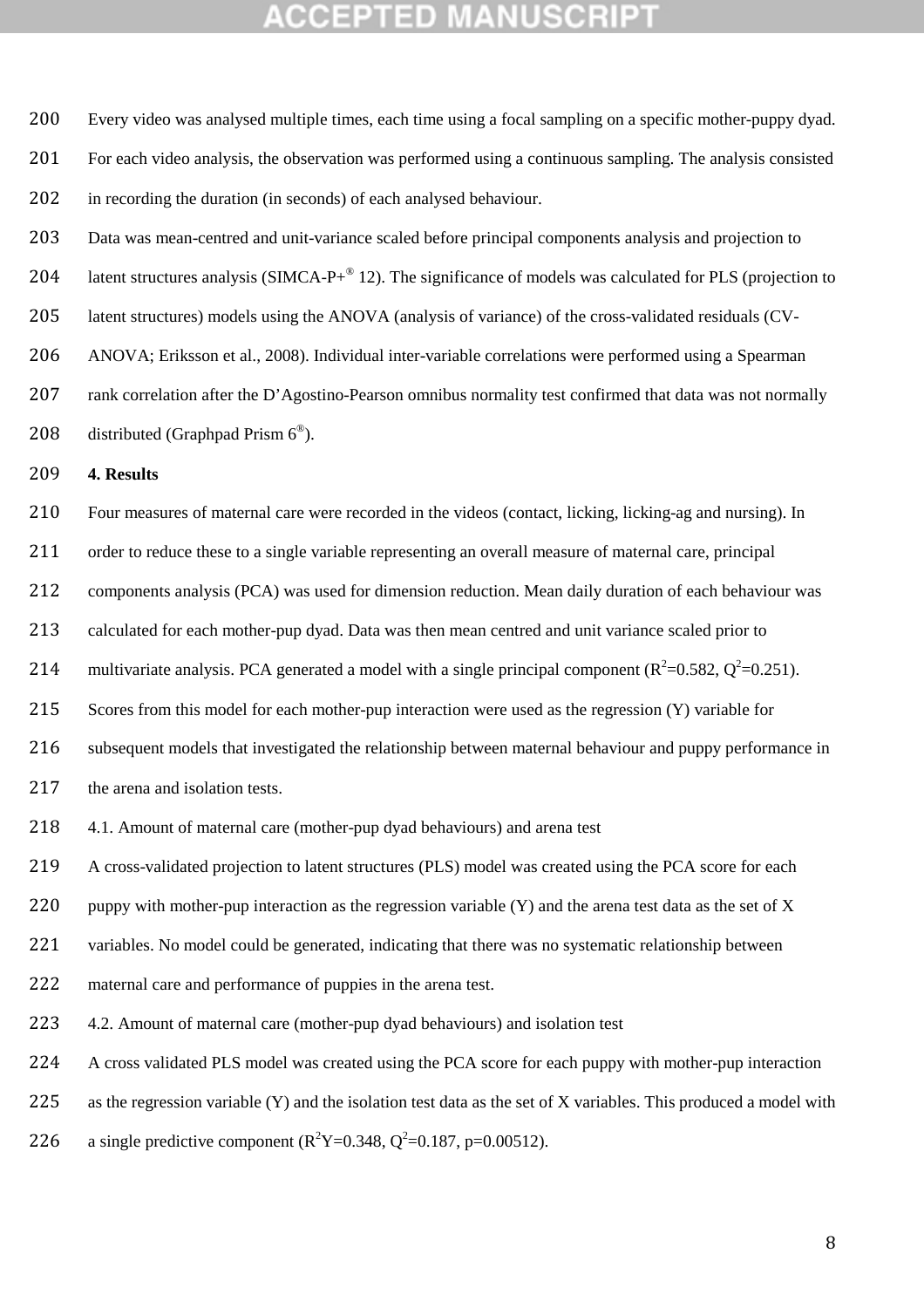## :CEPTED M

In a plot of loadings for this model (figure 1), positive loadings (upward pointing bars) indicate isolation test

behaviours which were positively associated with the amount of maternal care, and negative loadings

 (downward pointing bars) indicate those behaviours which were negatively associated with the amount of maternal care. Height of bars is an index of the importance of that association.

 PLS can be regarded as a method of feature selection, so that bivariate tests can be applied to those features 232 which show strong loadings in the model.

In this case, exploration, latency at the first yelp, orientation to the enclosure, locomotion and

whining/yelping had loadings that were of sufficient strength to warrant individual correlation tests. The

D'Agostino-Pearson omnibus normality test was applied to all data, and all variables were found not to be

normally distributed. A Spearman rank correlation was therefore used to analyse the correlation between

237 each individual variable and maternal care PCA score. The results are summarised in table 4. The duration of

maternal care resulted positively correlated to exploration and latency at the first yelp, and negatively

correlated with orientation at the enclosure, locomotion and whining/yelping.

### **5. Discussion**

Results from the present study confirm that in domestic dogs, the quantity of morning maternal care

provided during the early development of puppies has an important influence on the future behavioural

responses of young puppies, similarly to what recently found for adult dogs (Foyer et al., 2016).

In the isolation test, a higher mean duration of daily maternal care (in terms of nursing, body licking, ano-

genital licking, and physical contact between mother and puppy) was found to be associated with a

systematically different approach by puppies to a novel environment, i.e. a higher level of exploration and

reduced signs of stress. However, this difference was not found when a stranger was present in the

unfamiliar environment, as in the arena test, and no other significant correlation was found between maternal

care and the behaviour of puppies in this test.

250 The isolation test used in the present study separates the puppy from the mother, the littermates and the

familiar environment in which the puppy was born (Elliot and Scott, 1961; Fredericson, 1950, 1952;

Pettijhon et al., 1977; Ross et al., 1960). By its nature, the isolation test therefore evokes a high level of

emotionality and anxiety in young puppies, and consequently the appearance of the so called "protest

separation behaviours" that have been previously studied and observed in the offspring of several mammal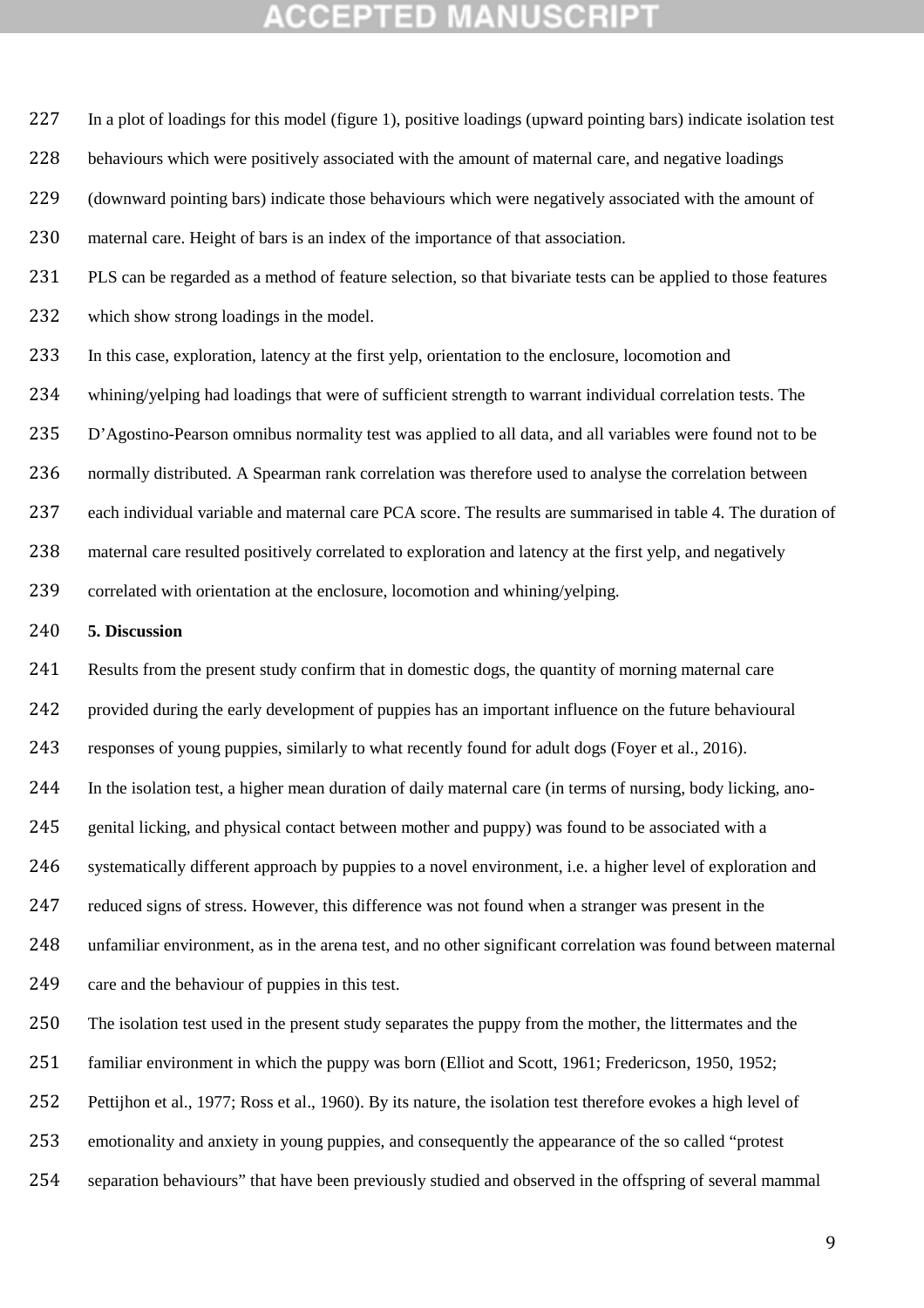## **CCEPTED MANUSCRIP**

 species after separation from the attachment figure (Ainsworth et al., 1978; Bowlby, 1988; Coe et al., 1978; Mineka and Suomi, 1978; Nagasawa et al., 2014; Nowak and Boivin, 2015; Pettijhon et al., 1977; Prato-Previde et al., 2009; Ritchey and Hennessy, 1987).

 Thus, in such conditions and because the maximum vocalisations after separation from the mother are generally elicited in puppies between 6 and 8 weeks of age (Elliot and Scott, 1961), it was expected that 260 puppies would have vocalised, made attempts to escape, scratched the enclosure with their paws or jumped 261 on it. Indeed puppies did exhibit these behaviours but our results indicate that a high level of maternal care 262 during early life can mitigate the normal and adaptive distress reactions of puppies when isolated from the mother and moved to an unfamiliar room. A systematically different pattern of behaviour was associated with increased maternal care: increased exploration, a longer latency to first yelp, reduced orientation to the enclosure (that means reduced destructiveness and attempts to escape), reduced non-exploratory locomotion and reduced whining/yelping. Therefore, puppies that experienced greater maternal care showed increased engagement with the environment and reduced signs of distress. On the other hand, a low level of maternal care was associated with the opposite pattern: an aggravation of the emotional distress during such a stressful situation. Systematic differences are potentially meaningful, because they indicate a general shift in the animal's coping strategy and emotional response to dealing with the situation that it is faced with. Literature from other animal models shows similar results. Rat pups that receive more maternal care during the first 10 days of life show reduced fearfulness, reduced non-exploratory locomotion, and increased exploration in a novel environment (Caldji et al 1998; Cladji et al., 2000a; Francis et al., 1999; Francis and Meaney, 1999; Liu et al., 1997; Masís-Calvo et al., 2013; Meaney, 2001; Sequeira-Cordero et al., 2013). In the present study, in order to quantify maternal care, four behaviour of each mother-puppy dyad were 276 taken into account. Two of these behaviours were body licking and ano-genital licking, which have been widely demonstrated to influence the response of rat pups to stressful events (i.e. Caldji et al., 1998; Champagne, 2008; Masís-Calvo et al., 2013). In fact, the reception by rat pups of high level of tactile stimuli 279 from the mother in the form of body licking and ano-genital licking has been shown to decrease DNA methylation of glucocorticoid receptor genes in the hippocampus, thereby increasing the expression of those receptors, leading to an enhanced glucocorticoid feedback sensitivity (Gudsnuk and Champagne, 2011; Liu et al., 1997; Weaver et al., 2004). Similar physiological effects were also observed, to some extent, in boars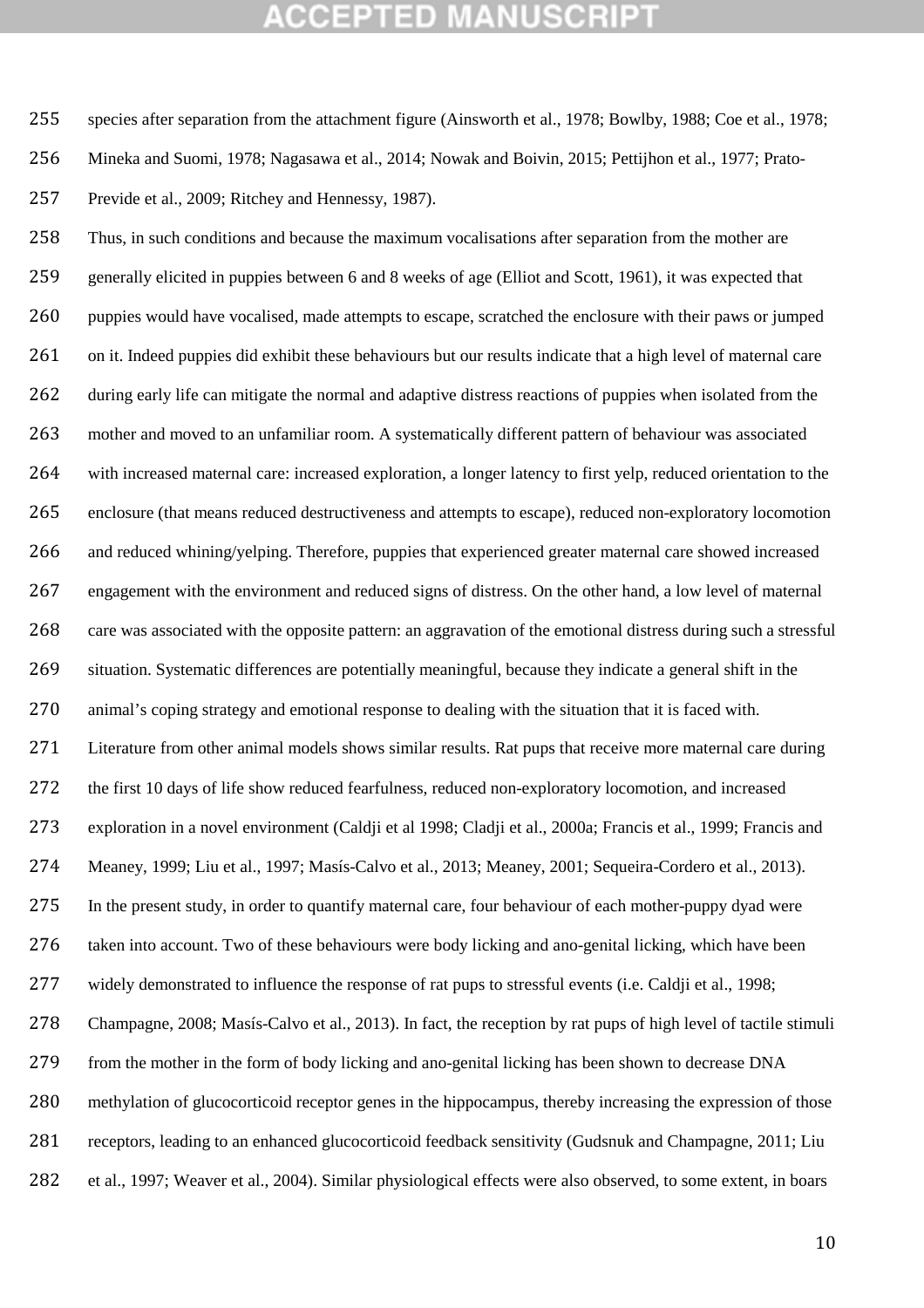## **CCEPTED MANUSCRI**

 (Weaver et al., 2000), and it is reasonable to hypothesize that they may be present in the domestic dog, contributing to an explanation of our findings.

285 In the arena test, a wider range of interactions was measured, including interactions with toys and an unfamiliar person. The presence of different objects makes possible the evaluation of the level of puppy interaction with a complex environment, while the presence of an unknown person, as a new social stimulus, enables the evaluation of the level of the puppies' interspecific socialisation, which is presumed to be maximal at eight weeks old.

 In contrast to the isolation test, no significant relationship was found between maternal care during the first 291 21 days after birth and individual puppy performance in the arena test. This might be explained by the fact that some of the objects of the arena and the social stimulus were not within the puppies' experience. With respect to social stimuli, it has been found that adult dogs that have been socialized with people are attracted to a person, even if that person is unfamiliar (Kaulfuss and Mills, 2008; Topál et al., 2005), and socialization has an ameliorative effect in alleviating the distress caused by isolation in a novel environment (Mariti et al., 2014; Mariti et al., 2013b; Pettijhon et al., 1977). This attraction to people increases with the level of socialization and with familiarity arising from previous social experiences (Mariti et al., 2014). Since the interspecific socialisation of the puppies in this study was restricted to a small number of caregivers, exposure to a different unfamiliar person, particularly someone who was dressed differently from the caregivers with whom the puppies were accustomed, may not have exerted any attraction for the puppies, and may instead have alarmed or disoriented them. These latest findings are different from those of Foyer et al. (2016), who found that German shepherd dogs that experienced higher levels of maternal care during the first three weeks after the birth showed, when adults, more social and physical engagement during the standardised temperament test used by the Swedish Armed Forces (SAF T-test). Such disagreement in the results may be explained in the different level of early experiences and human socialisation received by German shepherd dogs, compared to our Beagle puppies, that made the first group more prone to cooperate and engage in social interactions with humans, and less fearful and more confident with the inanimate objects used in the test. In addition, the age at which the subjects underwent to the behavioural tests was different. In the current study puppies were tested at two months of age, while Foyer et al. (2016) tested dogs between 15 and 18 months of age. During the long time from 8 weeks of age until the time of the SAF T-test,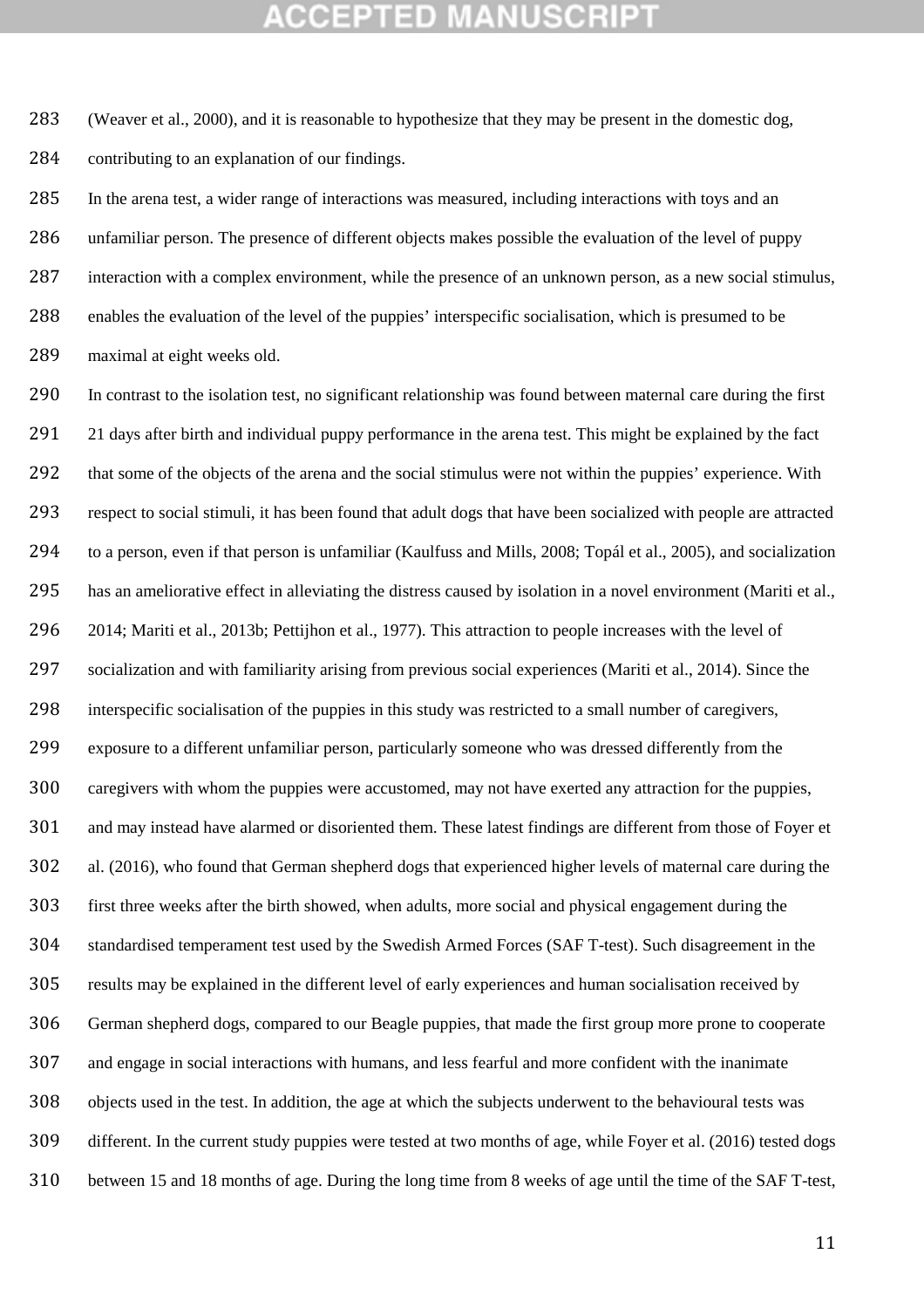the dog's experiences in a family and enriched environment, and all the events occurring during

 preadolescence and adolescence can contribute to the behaviour expression of the adult animal (Foyer et al., 2014).

 In our study therefore, a lack of early experiences such as exposure to complex environments, multi-sensory stimuli and diverse human contact, could possibly have influenced the arena test result. In fact, the function of early experiences is to promote an organised and systematic response in a complex environment and in the presence of unfamiliar people.

In conclusion, to our knowledge this is the first study to show that the amount of maternal care provided

during the first three weeks post-partum affects the behaviour of eight weeks old puppies reared in

standardised conditions. In particular, this study provides evidence that maternal care mediates a set of

responses, which allows an individual to cope with stressful situations in the absence of specific unfamiliar

inanimate and social stimuli. These striking effects seem to persist in the behaviour of the adult dog, as Foyer

et al. (2016) have recently demonstrated that variation of the level of maternal care significantly affected the

adult behaviour of the offspring, as already shown in rodents (see e.g. Caldji et al., 1998; Zhang et al., 2005).

A good level of maternal care is highly recommended as it has a big influence on the capacity of puppies to

deal with stress and it leads to individuals that can better adapt to new environmental conditions.

### **Acknowledgments**

 I thank Isoquimen, the professional canine reproduction centre that made possible this study and all the Isoquimen members. I especially thank Toni Bermúdez Martos who believed in this project supporting it in every phase and Anna Morros Nuevo who interpreted the stranger in the arena test.

- **References**
- Ainsworth, M., Blehar, M., Waters, E., Wall, S., 1978. Patterns of Attachment. Erlbaum, Hillsdale, MJ.

 Arteaga, L., Rödel, H.G., Elizalde, M.T., González D., Hudson, R., 2012. The pattern of nipple use before weaning among littermates of the domestic dog. Ethology. 118, 1–8.

- Beerda, B., Schilder, M.B.H., van Hooff, J.A.R.A.M., de Vries, H.W., Mol., J.A., 1998. Behavioural, saliva
- cortisol and heart rate responses to different types of stimuli in dogs. Applied Animal Behaviour Science. 58,
- 365–381.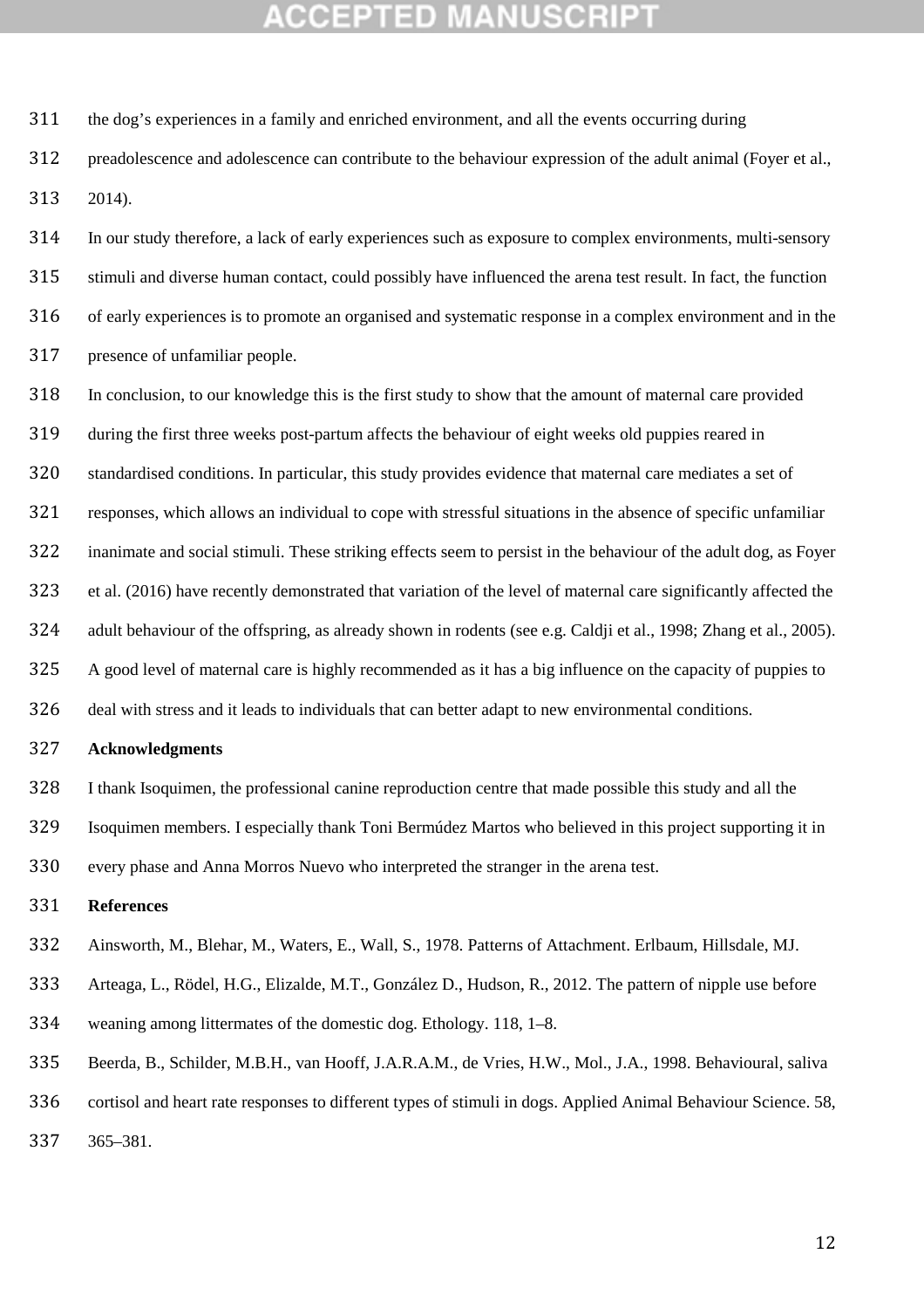- Beerda, B., Schilder, M.B.H., van Hooff, J.A.R.A.M., de Vries, H.W., Mol., J.A., 1999a. Chronic stress in
- 339 dogs subjected to social and spatial restriction. I. Behavioral responses. Physiology & Behavior. 66(2), 233– 242.
- Beerda, B., Schilder, M.B.H., Bernardina, W., van Hooff, J.A.R.A.M., de Vries, H.W., Mol., J.A., 1999b.
- Chronic stress in dogs subjected to social and spatial restriction. II. Hormonal and immunological responses.
- Physiology & Behavior. 66(2), 243–254.
- Bowlby, J., 1988. A secure base. Routledge, London.
- Caldji, C., Diorio, J., Meaney, M.J., 2000a. Variation in maternal care in infancy regulate the development of
- stress reactivity. Society of Biological Psychiatry. 48, 1164–1174.
- Caldji, C., Francis, D., Sharma, S., Polsky, P.M., Meaney, M.J., 2000b. The effects of early rearing
- environment on the development of GABAA and central benzodiazepine receptor levels and novelty-induced
- fearfulness in the rat. Neuropsychopharmacology. 22, 219–229.
- Caldji, C., Tannenbaum, B., Sharma, S., Francis, D., Polsky, P.M., Meaney, M.J., 1998. Maternal care
- during infancy regulates the development of neural systems mediating the expression of fearfulness in the
- rat. Proceeding of the National Academy of Science of the United States of America. 95, 5335–5340.
- Champagne, F.A., 2008. Epigenetic mechanism and the transgenerational effects of maternal care. Frontiers
- in Neuroendocrinology. 29, 386–397.
- Champagne, F.A., 2011. Maternal imprints and the origins of variation. Hormones and Behavior. 60, 4–11.
- Champagne, F.A., Curley, J.P., 2009. Epigenetic mechanism mediating the long-term effects on maternal
- care on development. Neuroscience and Biobehavioral Reviews. 33, 593–600.
- Champagne, F.A., Francis, D.D., Mar, A., Meaney, M.J., 2003. Variations in maternal care in rat as
- mediating influence for the effects of environment on development. Physiology and Behavior. 79, 359–371.
- Coe, C.L., Mendoza, S.P., Smotherman, W.P., Levine, S., 1978. Mother-infant attachment in the squirrel
- monkey: adrenal response to separation. Behavioral Biology. 22, 256–263.
- Courreau, J.F., Langlois, B., 2005. Genetic parameters and environmental effects which characterise the
- defence ability of the Belgian shepherd dogs. Applied Animal Behaviour Science. 91, 233–245.
- Elliot, O., Scott, J.P., 1961. The development of emotional distress reactions to separation in puppies.
- Journal of Genetic Psychology. 99, 3–22.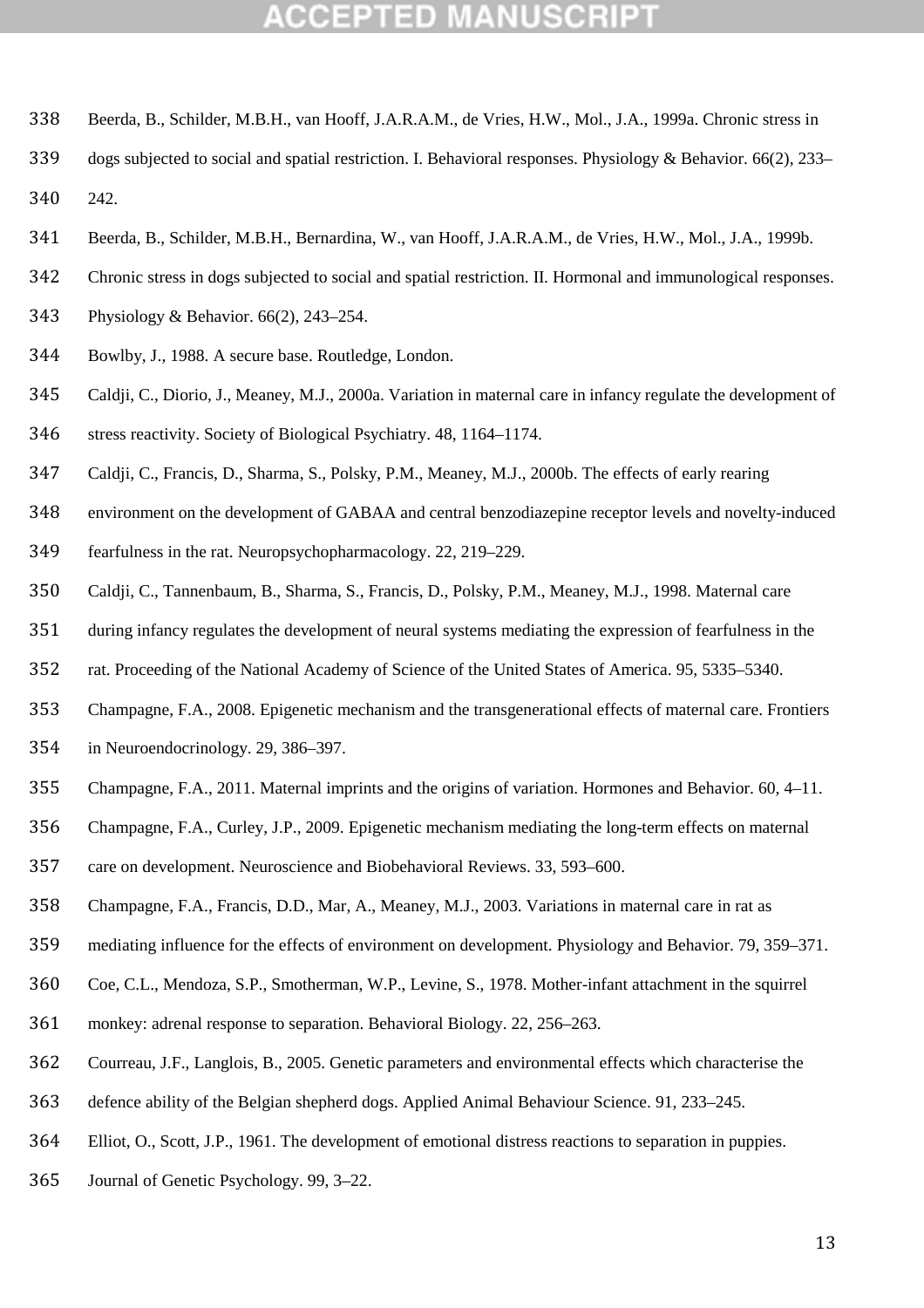- Fairbanks, L.A., 1996. Individual differences in maternal style. Causes and consequences for mothers and
- offspring. Advances in the Study of Behaviour. 25, 159–169.
- Foyer, P., Wilsson, E., Jensen, P. (2016). Levels of maternal care in dogs affect adult offspring temperament.
- Scientific Reports. 6, 19253.
- Foyer, P., Wilsson, E., Wright, D., Jensen, P., 2013. Early experiences modulate stress coping in a
- population of German shepherd dogs. Applied Animal Behaviour Science. 146, 79–87.
- Francis, D.D., Champagne, F.C., Meaney, M.J., 2000. Variations in maternal behaviour are associated with
- differences in oxytocin receptor levels in the rat. Journal of Neuroendocrinology. 12, 1145–8.
- Francis, D.D., Diorio, J., Liu, D., Meaney, M.J., 1999. Nongenomic transmission across generations of
- maternal behavior and stress responses in the rat. Science. 286, 1155–1158.
- Francis, D.D., Meaney, M.J., 1999. Maternal care and the development of stress responses. Current Opinion
- in Neurobiology. 9, 128–134.
- Fredericson, E., 1950. Distributed versus massed experience in a traumatic situation. Journal of Abnormal and Social Psychology. 45, 259–266.
- Fredericson, E., 1952. Perceptual homeostasis and distress vocalization in puppies. Journal of Personality. 20, 427–477.
- Gazzano, A., Mariti, C., Notari, L., Sighieri, C., Mcbride, E.A., 2008. Effects of early gentling and early
- environment on emotional development of puppies. Applied Animal Behaviour Science. 110, 294–304.
- Guardini, G., Bowen, J., Raviglione, S., Farina, R., Gazzano, A., 2015. Maternal behaviour in domestic
- dogs: a comparison between primiparous and multiparous dogs. Dog Behavior. 1, 23-33.
- Gudsnuk, K.M.A., Champagne, F.A., 2011. Epigenetic effects of early developmental experiences. Clinics in Perinatology. 38, 703–717.
- Jensen, C.L., Champagne, F.A., 2012. Epigenetic and neurodevelopmental perspectives on variation in
- parenting behavior. Parenting, Science and Practice. 12(2-3): 202–211.
- Kaulfuss, P., Mills, D.S., 2008. Neophilia in domestic dogs (*Canis familiaris*) and its implication for studies
- of dog cognition. Animal Cognition. 11, 553-556.
- Levy, F., Melo, A.I., Galef, J.R., Madden, M., Fleming, A.S., 2003. Complete maternal deprivation affects
- social, but not spatial, learning in adult rats. Developmental Psychobiology. 43, 177–191.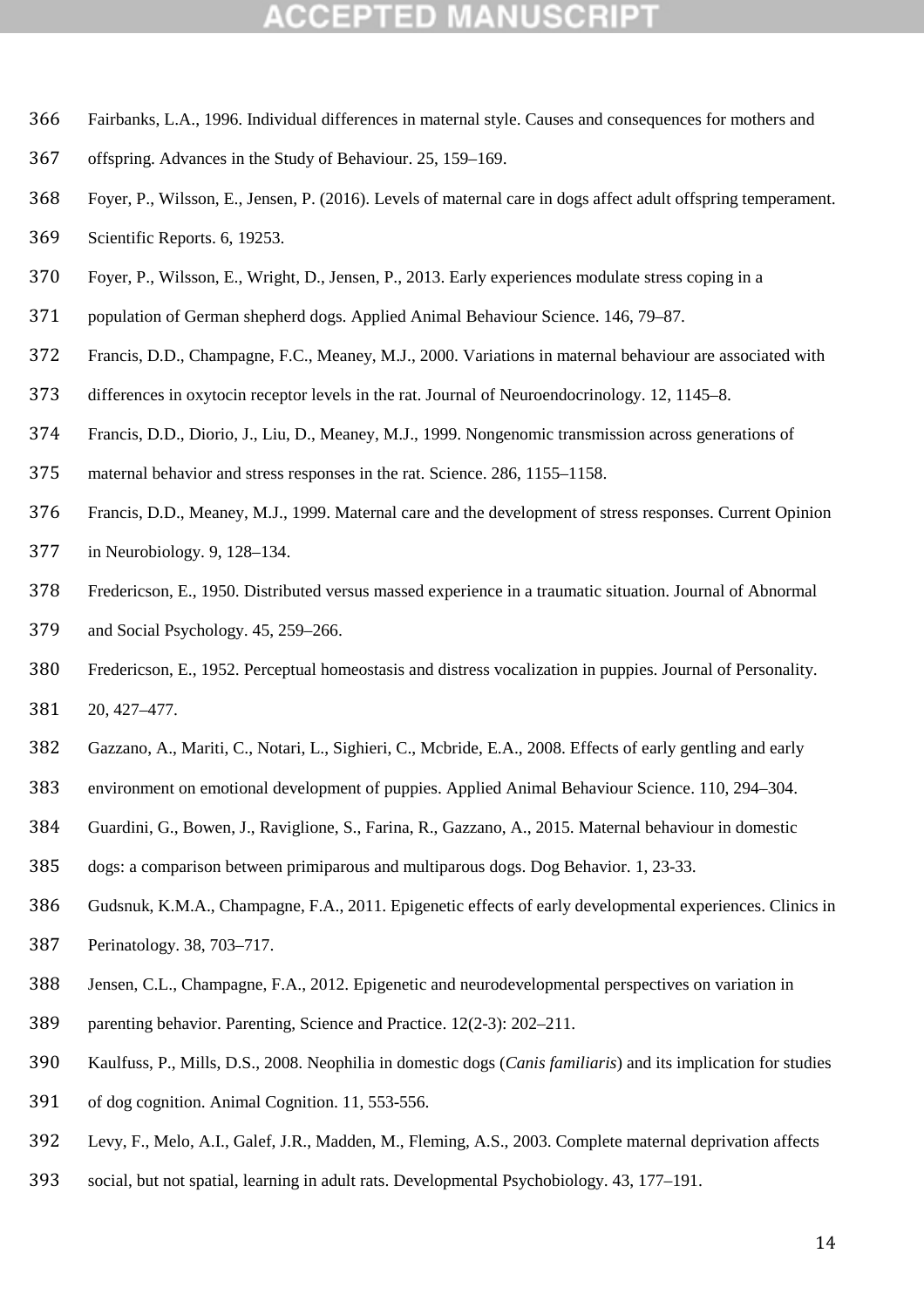- Liu, D., Caldji, C., Sharma, S., Plotsky, P.M., Meaney, M.J., 2000. Influence of neonatal rearing conditions
- on stress-induced adrenocorticotropin responses and norepinepherine release in the hypothalamic
- paraventricular nucleus. Journal of Neuroendocrinology. 12, 5–12.
- Liu, D., Diorio, J., Tannenbaum, B., Caldji, C., Francis, D.D., Freedman, A., Sharma, S., Pearson, D.,
- Plotsky, P.M., Meaney, M.J., 1997. Maternal care, hippocampal glucocorticoid receptors, and hypothalamic-
- pituitary-adrenal response to stress. Science. 277, 1659–1662.
- Mariti, C., Carlone, B., Ricci, E., Sighieri, C., Gazzano, A., 2014. Intraspecific attachment in adult domestic
- dogs (*Canis familiaris*): Preliminary results. Applied Animal Behaviour Science. 152, 64–72.
- Mariti, C., Gazzano, A., Moore, J.L., Baragli, P., Chelli, L., Sighieri, C., 2012. Perception of dogs' stress by
- their owners. Journal of Veterinary Behavior: Clinical Applications and Research. 7(4), 213–219.
- Mariti, C., Ricci, E., Carlone, B., Moore, J.L., Sighieri, C., Gazzano, A., 2013a. Dog attachment to man: a
- comparison between pet and working dogs. Journal of Veterinary Behavior: Clinical Applications and
- Research. 8(3), 135–145.
- Mariti, C., Ricci, E., Zilocchi, M., Gazzano, A., 2013b. Owners as a secure base for their dogs. Behaviour. 150, 1275–1294.
- Masís-Calvo, M., Sequeira-Cordero A., Mora-Gallegos, A., Fornaguera-Trias, J., 2013. Behavioral and
- neurochemical charaterization of maternal care effects on juvenile Sprague-Dawley rats. Physiology and
- Behavior. 118, 212–217.
- Meaney, M.J., 2001. Maternal care, gene expression and the transmission of individual differences in stress across generations. Annual Review of Neuroscience. 24, 1161–1192.
- Mineka, S., Suomi, S.J., 1978. Social separation in monkeys. Psychological Bulletin. 85(6), 1376–1400.
- Mogi, K., Nagasawa, M., Kikusui, T., 2011. Developmental consequences and biological significance of
- mother-infant bonding. Progress in Neuro-Psychopharmacology and Biological Psychiatry. 35, 1232–1241.
- Nagasawa, M., Shibata, Y., Yonezawa, A., Morita, T., Kanai, M., Mogi, K., Kikusui, T., 2014. The
- behavioral and endocrinological development of stress response in dogs. Developmental Psychobiology.
- 56(4), 726–733.
- Nowak, R., Boivin, X., 2015. Filial attachment in sheep: similarities and differences between ewe-lamb and
- human-lamb relationships. Applied Animal Behaviour Science. 164, 12–28.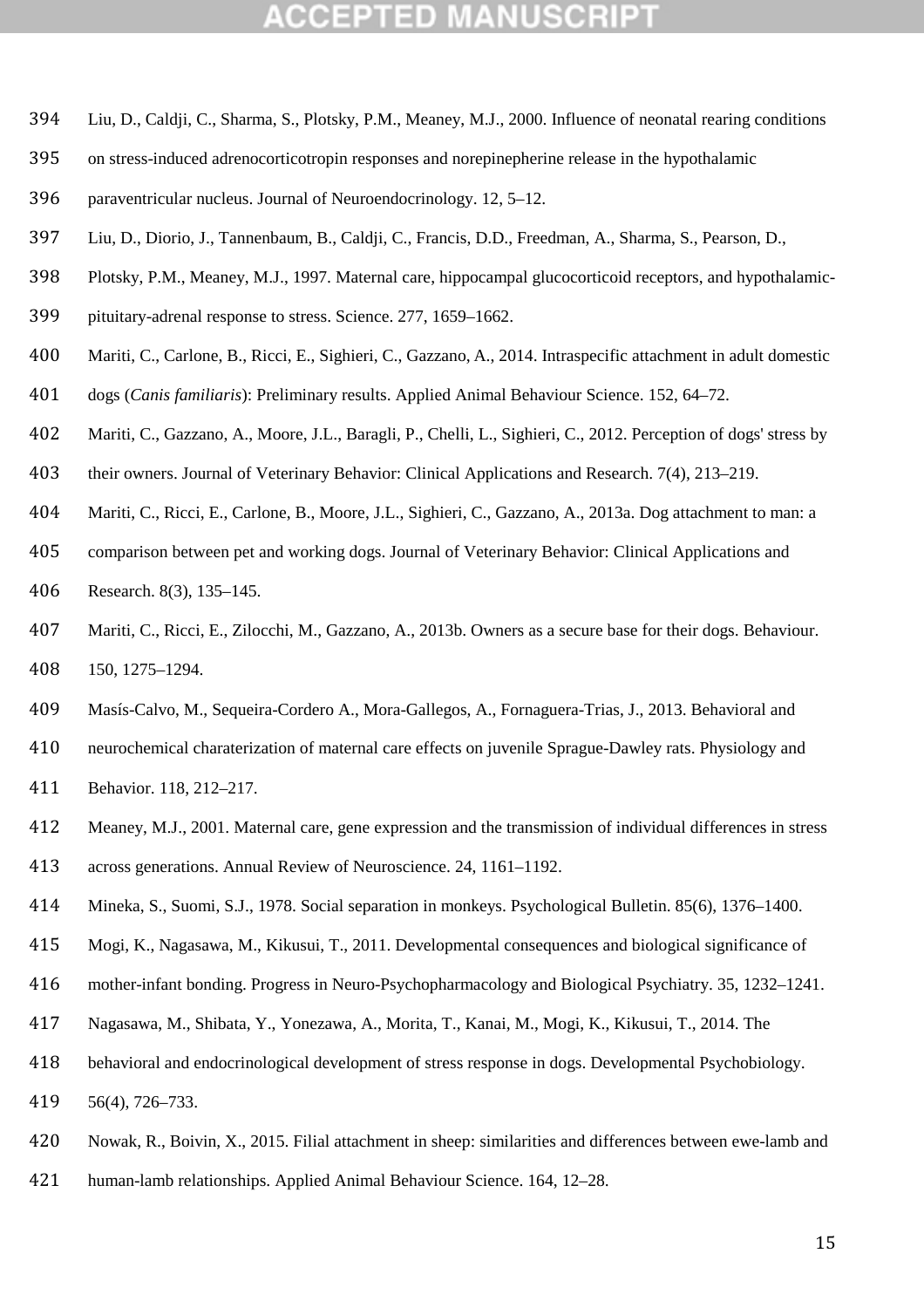- Pal, S.K., 2005. Parental care in free-ranging dogs, *Canis familiaris*. Applied Animal Behaviour Science. 90, 31–47.
- Palestrini, C., Minero, M., Cannas, S., Rossi, E., Frank, D., 2010. Video analysis of dogs with separation-
- related behaviors. Applied Animal Behaviour Science. 124, 61–67.
- Palestrini, C., Prato Previde, E., Spiezio, C., Verga, M., 2005. Heart rate and behavioural responses of dogs
- in the Ainsworth's Strange Situation: a pilot study. Applied Animal Behaviour Science. 94, 75–88.
- Parthasarathy, V., Crowell-Davis, S.L., 2006. Relationship between attachment to owners and separation
- anxiety in pet dogs (*Canis lupus familiaris*). Journal of Veterinary Behavior. 1, 109–120.
- Pettijhon, T.F., Wong, T.W., Ebert, P.D., Scott, J.P., 1977. Alleviation of separation distress in three breeds
- of young dogs. Developmental Psychobiology. 10(4), 373–381.
- Pierantoni, L., Albertini, M., Pirrone, M., 2011. Prevalence of owner-reported behaviours in dogs separated
- from the litter at two different ages. Veterinary Record. 169, 468.
- Prato-Previde, E., Custance, D.B., Spiezio, C., Sabatini, F., 2003. Is the dog-human relationship an
- attachment bond? An observational study using Ainsworth's strange situation. Behaviour. 140, 225–254.
- Prato-Previde, E.,Ghirardelli, G., Marshall-Pescini, S., Valsecchi, P., 2009. Intraspecific attachment in
- domestic puppies (*Canis familiaris*). Journal of Veterinary Behavior. 4(2), 89–90.
- Rheingold, H.L., 1963. Maternal behaviour in the dog. In H.L. Rheingold, (Ed.), Maternal Behavior in
- Mammals (pp. 169–202). New York, USA: Wiley.
- Ritchey, R.L., Hennessy, M.B., 1987. Cortisol and behavioral responses to separation in mother and infant
- Guinea pigs. Behavioral and Neural Biology. 48, 1–12.
- Rooney, N.J., Gaines, S.A., Hiby, E., 2009. A practitioner's guide to working dog welfare. Journal of
- Veterinary Behavior. 4, 127–134.
- Ross, S., Scott, J.P., Cherner, M., Denenberg, V.H., 1960. Effect of restraint and isolation on yelping in
- puppies. Animal Behavior. 8, 1–5.
- Scott, J.P., Fuller, J.L., 1965. Genetics and social behaviour of the dog. The University of Chicago Press,
- Chicago and London.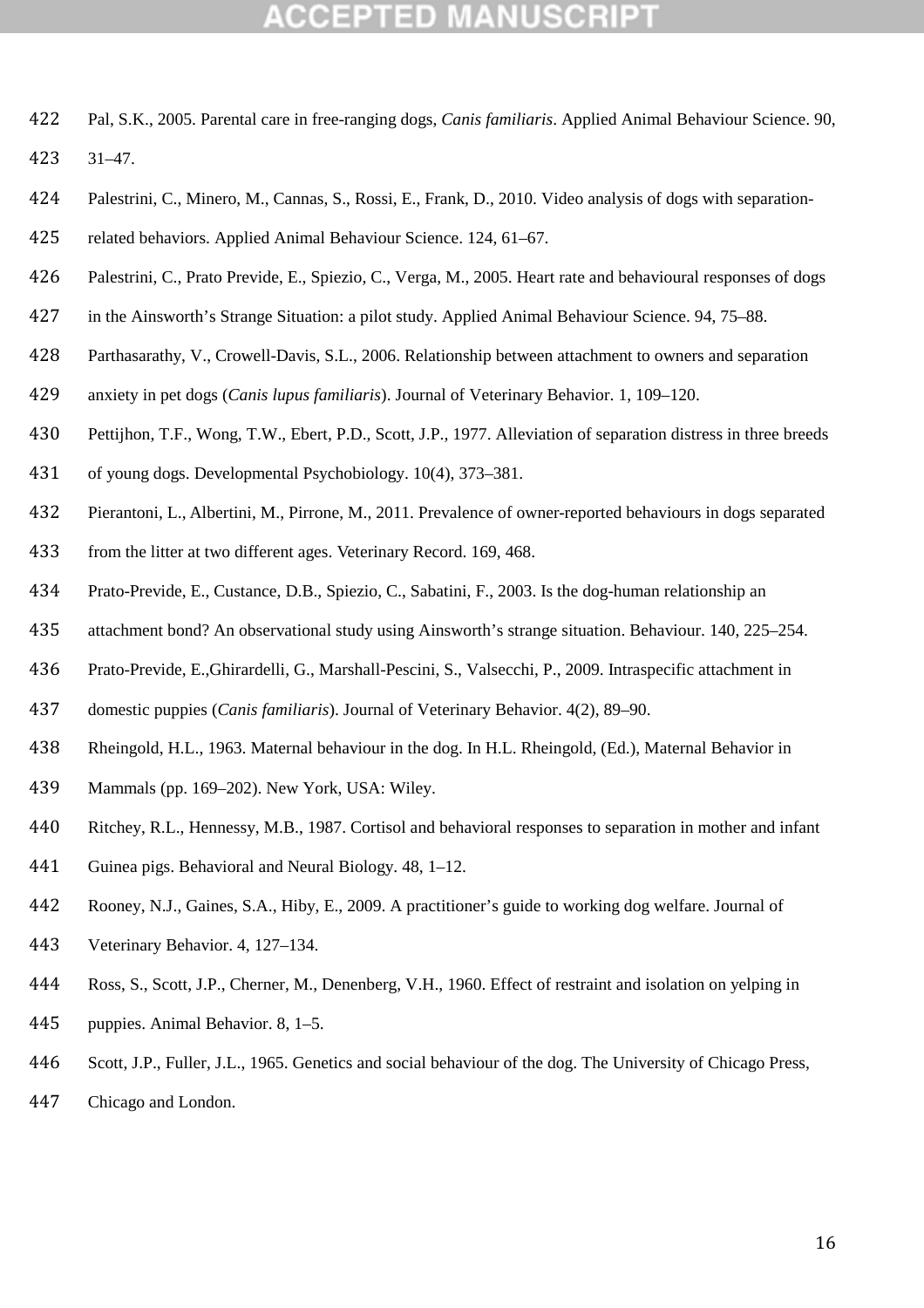- Sequeira-Cordero, A., Masís-Calvo, M., Mora-Gallegas, A., Fornaguera-Trias, J., 2013. Maternal behavior
- as an early modulator of neurobehavioral offspring responses by Sprague-Dawley rats. Behavioural Brain
- Research. 237, 63–70.
- Slabbert, J.M., Rasa, O.A.E., 1993. The effect of early separation from the mother on pups in bonding to
- humans and pup health. Journal of the South African Veterinary Association. 64(1), 4–8.
- Starr-Phillips, E.J., Beery, A.K., 2013. Natural variation in maternal care shapes adult social behavior in rats.
- Developmental Psychobiology. 56(5), 1017–1026.
- Svartberg, K., 2002. Shyness-boldness predicts performance in working dogs. Applied Animal Behaviour Science. 79, 157–174.
- Tod, E., Brander, D., Waran, N., 2005. Efficacy of dog appeasing pheromone in reducing stress and fear related behaviour in shelter dogs. Applied Animal Behaviour Science. 93, 295–308.
- Topál, J., Miklósi, A., Csányi, V., Doka, A., 1998. Attachment behavior in dogs (*Canis familiaris*): a new
- application of the Ainsworth's (1969) strange situation test. Journal of Comparative Psychology. 112(3), 2019–229.
- Topál, J., Gácsi, M., Miklósi, A., Virányi, Z., Kubinyi, E., Csányi, V., 2005. Attachment to humans: a
- comparative study on hand-reared wolves and differently socialized dog puppies. Animal Behaviour. 70,
- 1367-1375.
- van der Waaij, E.H., Wilsson, E., Strandberg, E., 2008. Genetic analysis of results of a Swedish behavior test on German shepherd dogs and Labrador retrievers. Journal of Animal Science. 86, 2853–2861.
- Weaver, I.C.G., Cervoni, N., Champagne, F.A., D' Alessio, A.C., Sharma, S., Seckl, J.R., Dymov, S., Szyf,
- M., Meaney, M.J., 2004. Epigenetic programming by maternal behaviour. Nature Neuroscience. 7, 847–854.
- Weaver, S.A., Aherne, F.X., Meaney, M.J., Schaefer, A.L., Dixon, W.T., 2000. Neonatal handling
- permanently alters hypothalamic-pituitary- adrenal axis function, behaviour, and body weight in boars.
- Journal of Endocrinology. 164, 349–359.
- Welker, W.I., 1959. Factors influencing aggregation of neonatal puppies. Journal of Comparative and
- Physiological Psychology. 52, 376–380.
- Wilsson, E., Sundgren P.E., 1998a. Effects of weight, litter size and parity of mother on the behaviour of the
- puppy and the adult dog. Applied Animal Behaviour Science. 56, 245–254.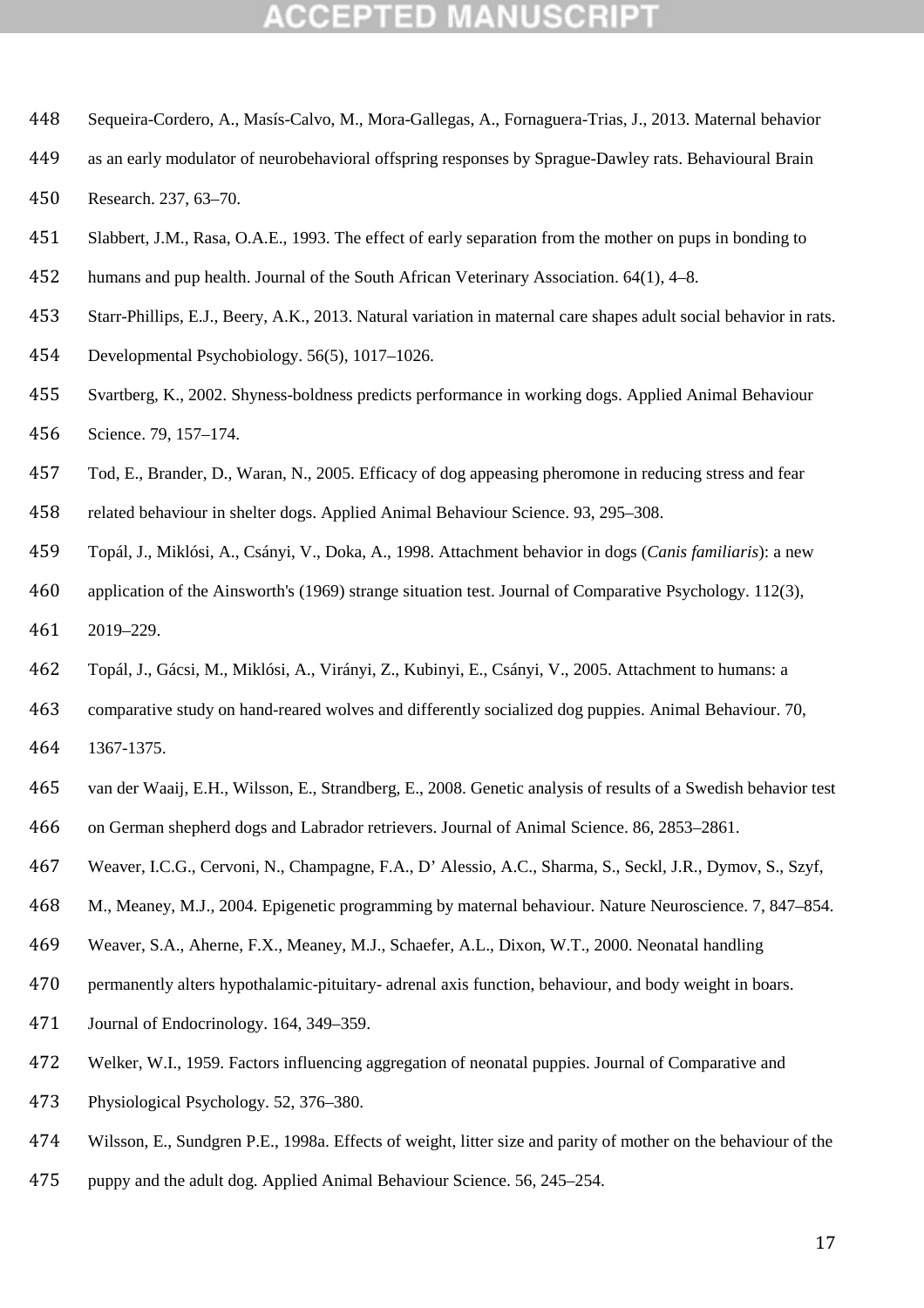# ا ا

- Wilsson, E., Sundgren P.E., 1998b. Behaviour test for eight-week old puppies: heritability of tested
- behaviour traits and its correspondence to later behaviour. Applied Animal Behaviour Science. 58, 151–162.
- Zhang, T.Y., Chretien, P., Meaney, M.J., Gratton, A., 2005. Influence of naturally occurring variations in
- maternal care on prepulse inhibition of acoustic startle and the medial prefrontal cortical dopamine response
- 480 to stress in adult rats. Journal of Neuroscience. 25(6), 1493–1502.
- 
- 
- Figure Captions

- 485 Figure 1 Loadings bar chart of PLS of isolation test variables versus maternal care PCA score.<br>486 Upward pointing bars indicate positive loadings and downward bars indicate negative loadings.
- Upward pointing bars indicate positive loadings and downward bars indicate negative loadings. Whiskers
- indicate 95% confidence interval. **Legend**: explor (Exploration), 1st yelp latency (Latency to the first
- yelp/whine), standing (Standing), other (Other behaviours), barking (Barking), yawn (Yawn), contact encl
- 489 (In contact with the enclosure), urin/defec (Urination and/or defecation), sitting (Sitting), howling (Howling), 490 growling (Growling), paw lift (Paw lifting), body shake (Body shaking), nose lick (Nose licking), lyi
- 490 growling (Growling), paw lift (Paw lifting), body shak (Body shaking), nose lick (Nose licking), lying 491 (Lying), whin/velp (Whining/Yelping), locom (Locomotion), orientated encl (Behaviours orientated to
- (Lying), whin/yelp (Whining/Yelping), locom (Locomotion), orientated encl (Behaviours orientated to the enclosure).
- 
-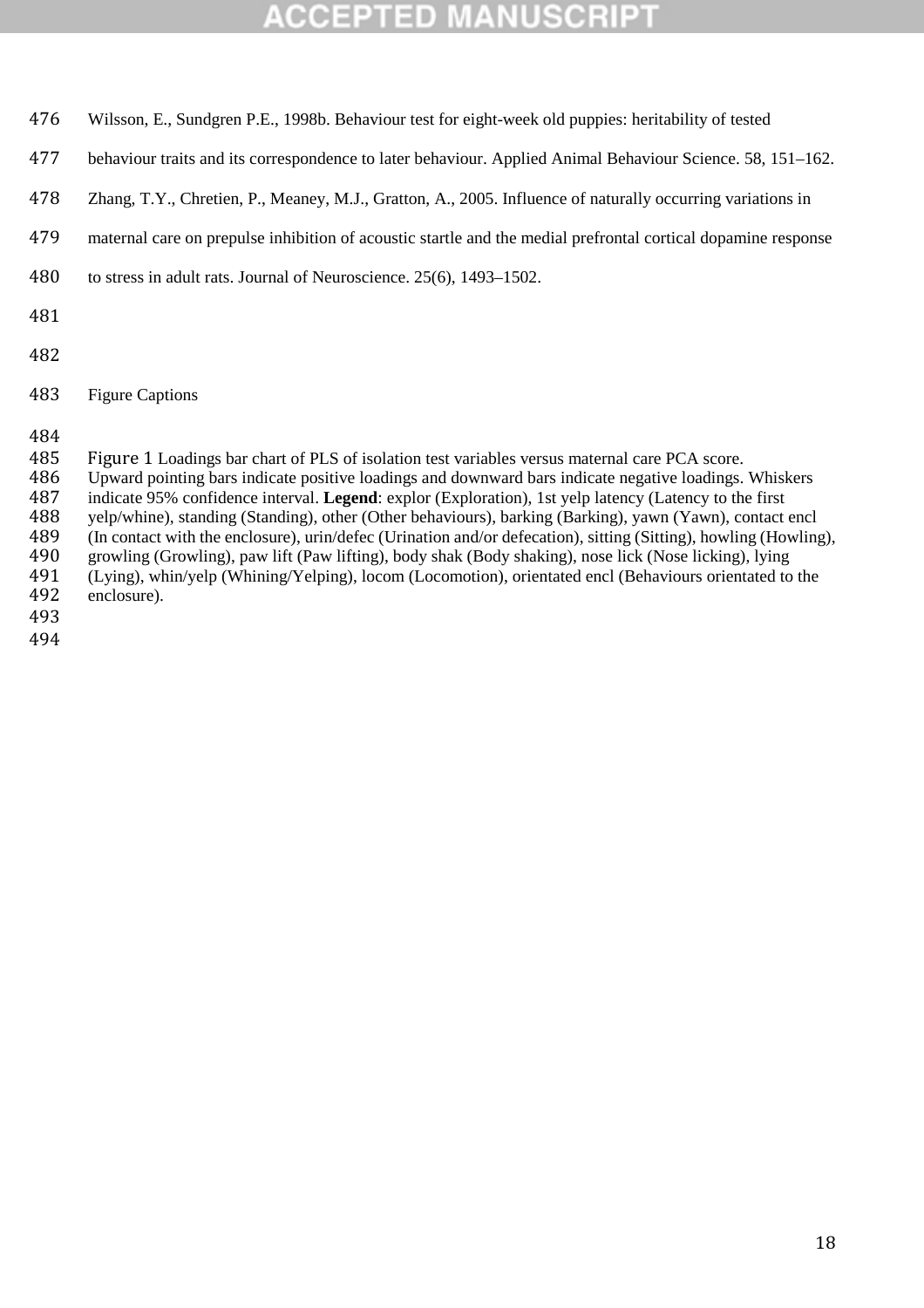### **ACCEPTED NUSCRIPT** N U,



495

496

497 Tables

498

| Litter                              | Age of the mother<br>(in months) | <b>Parity</b><br>(n. of parturitions) | Number of<br>male puppies | Number of<br>female puppies | <b>Total number</b><br>of puppies |
|-------------------------------------|----------------------------------|---------------------------------------|---------------------------|-----------------------------|-----------------------------------|
|                                     | 37                               |                                       |                           | 3                           | 8                                 |
| 2                                   | 69                               | 2                                     | 4                         | $\overline{2}$              | 6                                 |
| 3                                   | 60                               | $\overline{2}$                        | 8                         | $\theta$                    | 8                                 |
| 4                                   | 59                               |                                       |                           | $\mathfrak{D}$              | 3                                 |
| 5                                   | 80                               | $\overline{c}$                        | 3                         | 2                           | 5                                 |
| 6                                   | 63                               | $\mathfrak{D}$                        | 3                         | 6                           | 9                                 |
|                                     | 62                               | 2                                     | 5                         | 6                           | 11                                |
| 8                                   | 62                               | 2                                     | 4                         | $\Omega$                    | 4                                 |
| mean $\pm$<br>standard<br>deviation | $61.5 \pm 12.01$                 | $1.75 \pm 0.46$                       | $4.125 \pm 2.031$         | $2.625 \pm 2.326$           | $6.75 \pm 2.71$                   |

499 **Table 1.** Characteristics of the 8 litters included in the study.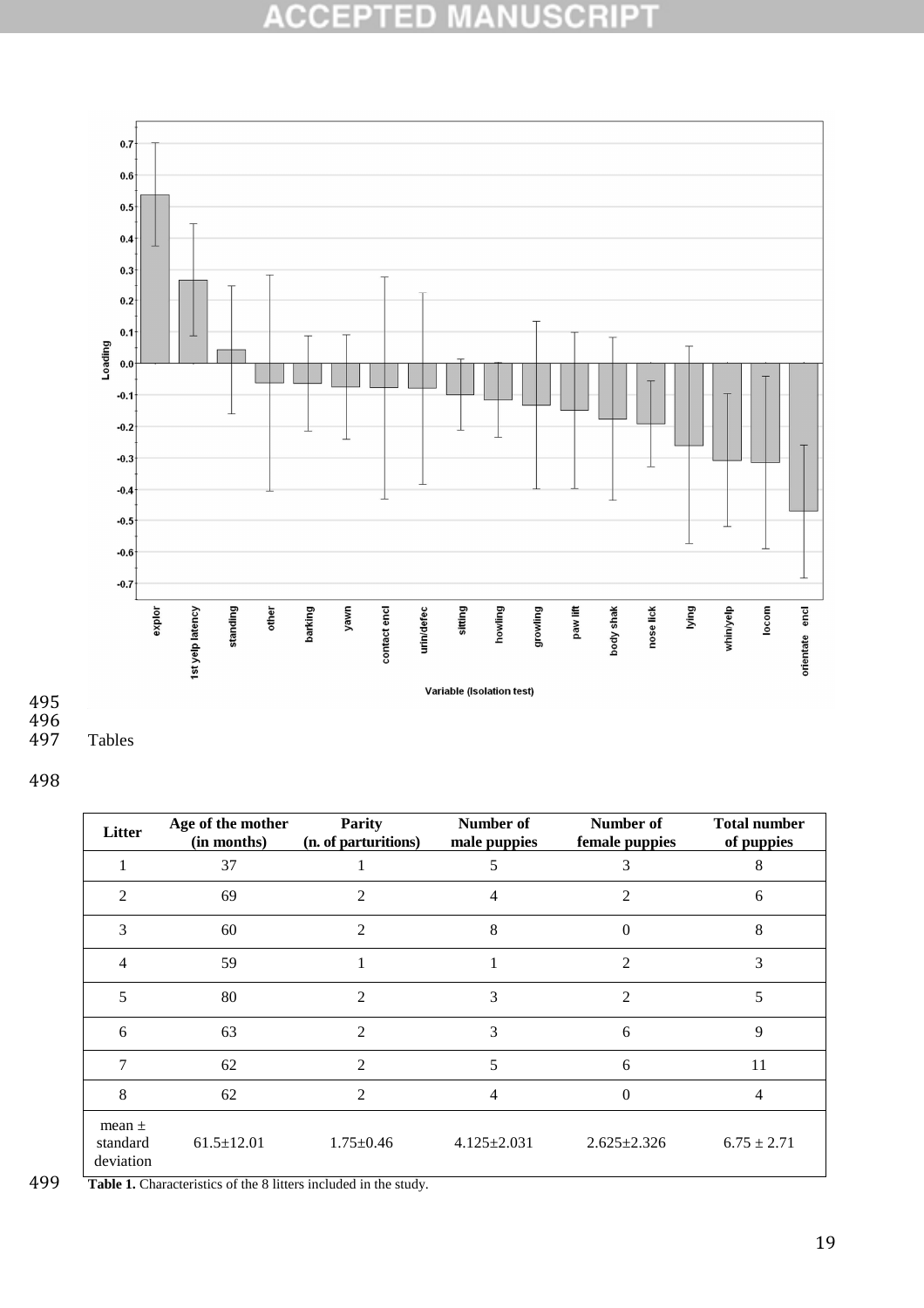| <b>BEHAVIOUR</b>                                                                                                                        | <b>DEFINITION</b>                                                                                                                                                                                                                                                                                                                                                                               |  |  |
|-----------------------------------------------------------------------------------------------------------------------------------------|-------------------------------------------------------------------------------------------------------------------------------------------------------------------------------------------------------------------------------------------------------------------------------------------------------------------------------------------------------------------------------------------------|--|--|
| <b>NON-SOCIAL BEHAVIOURS</b>                                                                                                            |                                                                                                                                                                                                                                                                                                                                                                                                 |  |  |
| <b>Passive behaviour</b><br>(Prato Previde et al., 2003;<br>Palestrini et al., 2005)                                                    | Sitting, standing or lying down without any obvious orientation towards the<br>physical or social environment.                                                                                                                                                                                                                                                                                  |  |  |
| Static in the $1st$ square<br>(current study)                                                                                           | The puppy is static in the first square when left by the familiar handler.                                                                                                                                                                                                                                                                                                                      |  |  |
| Puppy in the $1st$ square<br>(Gazzano et al., 2008)                                                                                     | The puppy has all four paws in the first square.                                                                                                                                                                                                                                                                                                                                                |  |  |
| Locomotion<br>(Prato Previde et al., 2003;<br>Palestrini et al., 2005)                                                                  | Walking, pacing or running around without exploring the environment or playing.                                                                                                                                                                                                                                                                                                                 |  |  |
| <b>Exploration</b><br>(Modified from: Prato Previde et<br>al., 2003; Palestrini et al., 2005;<br>Mariti et al., 2013a, 2013b)           | Activity directed towards physical aspects of the arena or its walls/metal fence,<br>including sniffing, close visual inspection, distant visual inspection, and gentle<br>oral examination such as licking the arena floor, the walls/metal fence or the<br>inanimate objects.                                                                                                                 |  |  |
| <b>Individual play</b><br>(current study)                                                                                               | Playful activity such as running, nibbling, biting, scratching the<br>shoes/shoelace/jeans of the stranger, or the chair.                                                                                                                                                                                                                                                                       |  |  |
| <b>Individual play-Kong</b><br>(Modified from: Prato-Previde et<br>al., 2003; Palestrini et al., 2010;<br>Mariti et al., 2013a, 2013b)  | Any vigorous or galloping gaited behaviour directed towards the toy when clearly<br>not interacting with the stranger, including chewing, biting, shaking from side to<br>side, scratching or batting with the paw, chasing and tossing using the mouth.<br>Although the pup may take the object into the mouth and carry it around the arena,<br>destruction is not included in this category. |  |  |
| <b>Individual play-rope</b><br>(Modified from: Prato-Previde et<br>al., 2003; Palestrini et al., 2010;<br>Mariti et al., 2013a, 2013b)  | Any vigorous or galloping gaited behaviour directed towards the toy when clearly<br>not interacting with the stranger, including chewing, biting, shaking from side to<br>side, scratching or batting with the paw, chasing and tossing using the mouth.<br>Although the pup may take the object into the mouth and carry it around the arena,<br>destruction is not included in this category. |  |  |
| Individual play-plastic disk<br>(Modified from: Prato-Previde et<br>al., 2003; Palestrini et al., 2010;<br>Mariti et al., 2013a, 2013b) | Any vigorous or galloping gaited behaviour directed towards the toy when clearly<br>not interacting with the stranger, including chewing, biting, shaking from side to<br>side, scratching or batting with the paw, chasing and tossing using the mouth.<br>Although the pup may take the object into the mouth and carry it around the arena,<br>destruction is not included in this category. |  |  |
| <b>Individual play-ball</b><br>(Modified from: Prato-Previde et<br>al., 2003; Palestrini et al., 2010;<br>Mariti et al., 2013a, 2013b)  | Any vigorous or galloping gaited behaviour directed towards the toy when clearly<br>not interacting with the stranger, including chewing, biting, shaking from side to<br>side, scratching or batting with the paw, chasing and tossing using the mouth.<br>Although the pup may take the object into the mouth and carry it around the arena,<br>destruction is not included in this category. |  |  |
| Near the enclosure<br>(current study)                                                                                                   | The time spent in the half of a perimeter square next to the walls or the metal<br>fence, regardless of whether the muzzle was oriented to any other aspects of the<br>arena.                                                                                                                                                                                                                   |  |  |
| <b>Behaviours oriented to the</b><br>enclosure<br>(Modified from: Mariti et al.,<br>2013a, 2013b, 2014)                                 | All active behaviours resulting in physical contact with the walls or metal fence,<br>including scratching the walls or metal fence with the paws, jumping on the walls<br>or the metal fence, pulling on the walls or the metal fence with the forelegs or the<br>mouth (including chewing, biting, shaking).                                                                                  |  |  |
| Attention oriented outdoor the<br>enclosure<br>(current study)                                                                          | Staring fixedly outdoor at the external operator or external stimuli, either when<br>close to the walls or the metal fence or from a distance.                                                                                                                                                                                                                                                  |  |  |
| Puppy in the central circle<br>(Gazzano et al., 2008)                                                                                   | The puppy is in the central circle with his/her four paws.                                                                                                                                                                                                                                                                                                                                      |  |  |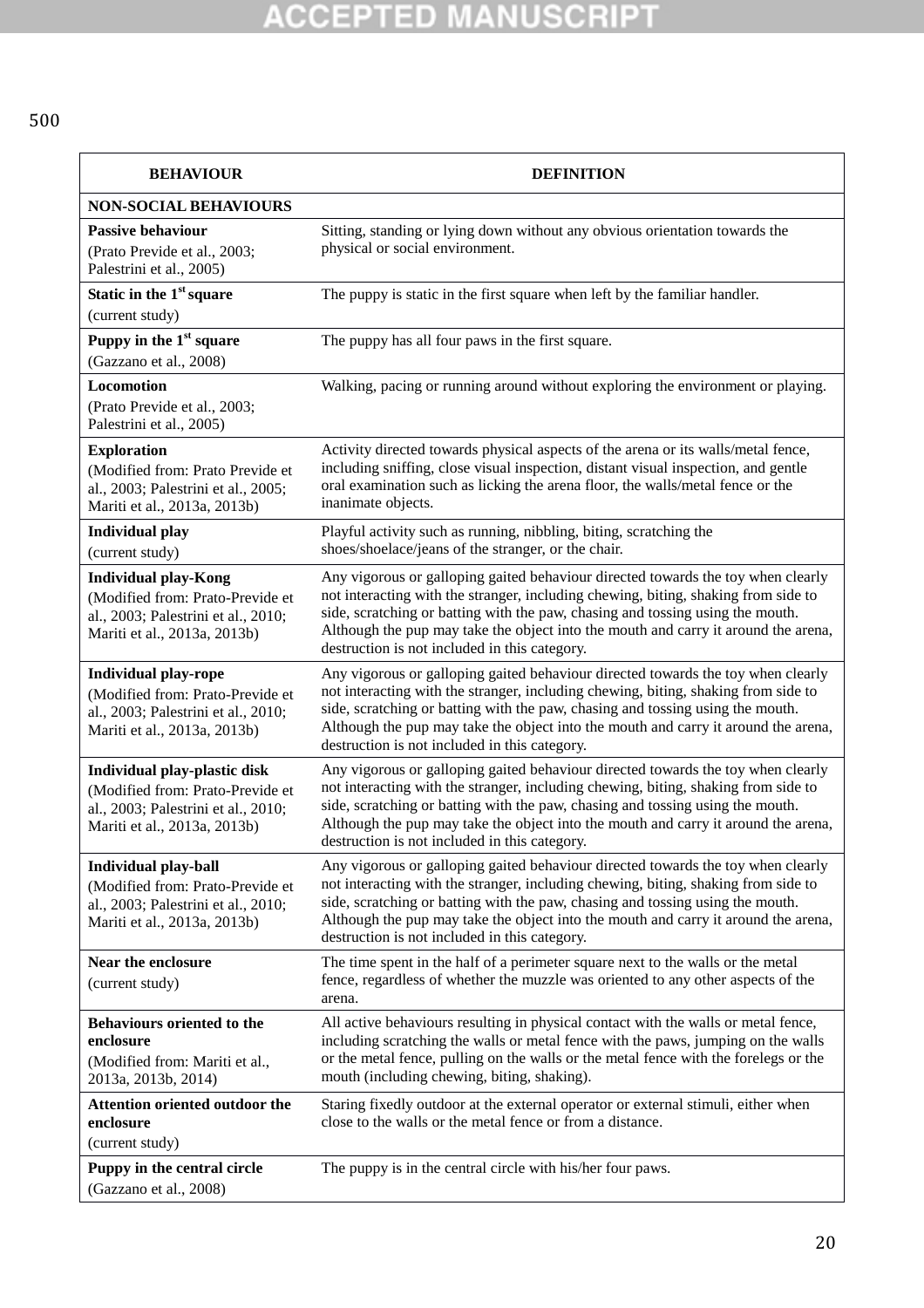# **ACCEPTED MANUSCRIPT**

| <b>BEHAVIOUR</b>                                                                                                        | <b>DEFINITION</b>                                                                 |  |  |
|-------------------------------------------------------------------------------------------------------------------------|-----------------------------------------------------------------------------------|--|--|
| Number of entrances in the<br>central circle                                                                            | Number of times the puppy enters in the central circle with his/her four paws.    |  |  |
| (Gazzano et al., 2008)<br><b>Number of squares crossed</b>                                                              | Number of squares crossed with at least two paws simultaneously.                  |  |  |
| (Gazzano et al., 2008)                                                                                                  |                                                                                   |  |  |
| <b>VOCALISATIONS</b>                                                                                                    |                                                                                   |  |  |
| <b>Barking</b>                                                                                                          | Bark: sharp explosive vocalisation.                                               |  |  |
| (Mariti et al., 2014)                                                                                                   |                                                                                   |  |  |
| Growling                                                                                                                | Growl: deep threatening rumble, with or without exposed teeth.                    |  |  |
| (Modified from: Tod et al., 2005;<br>Parthasarathy and Crowell-Davis,<br>2006)                                          |                                                                                   |  |  |
| <b>Howling</b>                                                                                                          | Howl: Low-pitched, long-duration vocalization.                                    |  |  |
| (Parthasarathy and Crowell-Davis,<br>2006)                                                                              |                                                                                   |  |  |
| <b>Whining/Yelping</b>                                                                                                  | Whine: High-pitched vocalization.                                                 |  |  |
| (Modified from: Parthasarathy and<br>Crowell-Davis, 2006; Mariti et al.,<br>2013a; 2013b; 2014; Beerda et al.,<br>1998) | Yelp: loud (relative to whining), high-pitched vocalizations.                     |  |  |
| <b>BEHAVIOURS POSSIBLE INDICATORS OF STRESS</b>                                                                         |                                                                                   |  |  |
| <b>Urination and/or defecation</b>                                                                                      | Self-explanatory.                                                                 |  |  |
| (Tod et al., 2005)                                                                                                      |                                                                                   |  |  |
| <b>Body shaking</b>                                                                                                     | The puppy shakes his/her body.                                                    |  |  |
| (Beerda et al., 1998)                                                                                                   |                                                                                   |  |  |
| <b>Paw lifting</b>                                                                                                      | A forepaw is lifted into a position of approximately 45°.                         |  |  |
| (Beerda et al., 1998)                                                                                                   |                                                                                   |  |  |
| Yawn                                                                                                                    | Mouth widely opened for a period of a few seconds, then closes.                   |  |  |
| (Tod et al., 2005)                                                                                                      |                                                                                   |  |  |
| <b>Nose licking</b><br>(Tod et al., 2005)                                                                               | Tongue extends upwards to cover nose, before retracting into mouth.               |  |  |
| <b>SOCIAL BEHAVIOURS</b>                                                                                                |                                                                                   |  |  |
| Physical contact with the                                                                                               | Being in physical contact with the stranger.                                      |  |  |
| stranger                                                                                                                |                                                                                   |  |  |
| (Modified from: Prato-Previde et<br>al., 2003; Mariti et al., 2013a,<br>2013b)                                          |                                                                                   |  |  |
| Approach                                                                                                                | Approaching while clearly visually oriented to the stranger and entering in the   |  |  |
| (Modified from: Prato-Previde et<br>al., 2003; Mariti et al., 2013a,<br>2013b, 2014)                                    | central circle.                                                                   |  |  |
| <b>Attention oriented to the</b>                                                                                        | Staring at the stranger, either inside or outside the central circle.             |  |  |
| stranger                                                                                                                |                                                                                   |  |  |
| (Modified from: Prato-Previde et<br>al., 2003; Palestrini et al., 2005;                                                 |                                                                                   |  |  |
| Mariti et al., 2013a, 2013b, 2014)                                                                                      |                                                                                   |  |  |
| <b>Proximity</b>                                                                                                        | Close to (not in physical contact) the stranger within the central circle or just |  |  |
| (Modified from Mariti et al.,<br>2013a, 2013b)                                                                          | outside the central circle.                                                       |  |  |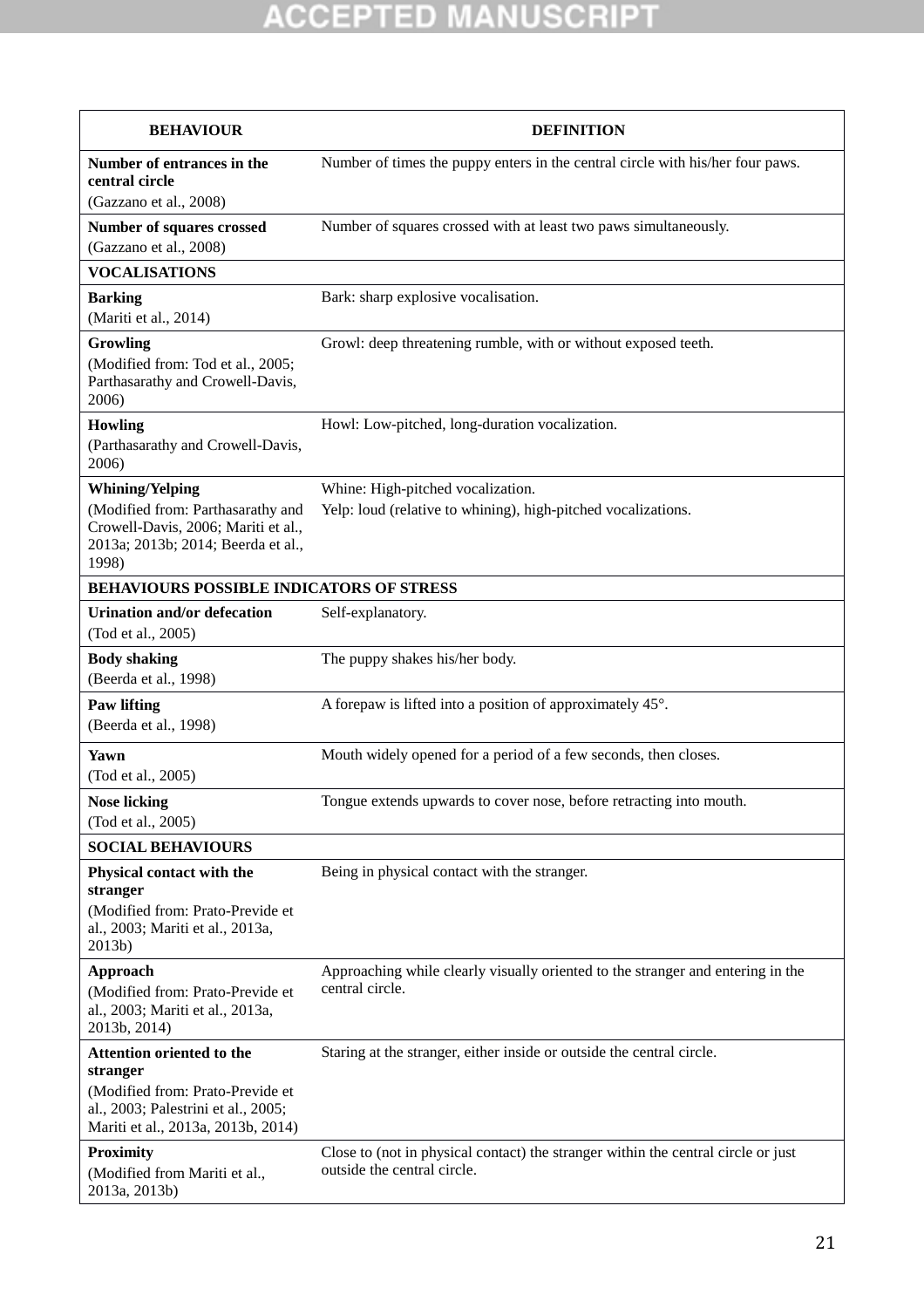### **ACCEPT** ED USCRIP1 W.

| <b>BEHAVIOUR</b>                                                                                                                                                                                    | <b>DEFINITION</b>                                                                                                                                                                                           |  |  |  |  |
|-----------------------------------------------------------------------------------------------------------------------------------------------------------------------------------------------------|-------------------------------------------------------------------------------------------------------------------------------------------------------------------------------------------------------------|--|--|--|--|
| <b>Attention seeking</b><br>(Modified from: Mariti et al.,<br>2013a)                                                                                                                                | Seeking attention from the stranger to play, be patted, including intentional<br>pawing the stranger, inside or outside the central circle.                                                                 |  |  |  |  |
| Social exploration<br>(Modified from: Mariti et al.,<br>2014)                                                                                                                                       | Sniffing, close visual inspection, or gentle oral examination (such as licking)<br>towards the stranger.                                                                                                    |  |  |  |  |
| <b>OTHER BEHAVIOURS</b>                                                                                                                                                                             | Any activity not included in the behavioural catalogue, such as:                                                                                                                                            |  |  |  |  |
| <b>Autogrooming</b>                                                                                                                                                                                 | Behaviours directed towards the subject's own body, like scratching, licking and biting-self.<br>(Mariti et al., 2012; Beerda et al., 1998; Palestrini et al., 2005; Parthasarathy and Crowell-Davis, 2006) |  |  |  |  |
| <b>Digging</b><br>Scratching the floor with the forepaws in a way that is similar to when dogs are digging holes<br>(Beerda et al., 1998)<br><b>Circling</b><br>Continuous walking in short circles |                                                                                                                                                                                                             |  |  |  |  |
| (Beerda et al., 1998)<br>Table 2. Behaviours analysed for each puppy in the arena test                                                                                                              |                                                                                                                                                                                                             |  |  |  |  |

502

| <b>BEHAVIOUR</b>                                                                                                                                               | <b>DEFINITION</b>                                                                                                                                                                                                                                                                        |  |  |
|----------------------------------------------------------------------------------------------------------------------------------------------------------------|------------------------------------------------------------------------------------------------------------------------------------------------------------------------------------------------------------------------------------------------------------------------------------------|--|--|
| <b>NON-SOCIAL BEHAVIOURS</b>                                                                                                                                   |                                                                                                                                                                                                                                                                                          |  |  |
| Lying<br>(Modified from: Tod et al., 2005).                                                                                                                    | Ventral/lateral lying on ground with all four legs resting and in contact with<br>ground.                                                                                                                                                                                                |  |  |
| <b>Sitting</b><br>(Tod et al., 2005).                                                                                                                          | Hindquarters on ground with front two legs being used for support.                                                                                                                                                                                                                       |  |  |
| <b>Standing</b><br>(Tod et al., 2005).                                                                                                                         | All four paws on ground and legs upright and extended supporting body.                                                                                                                                                                                                                   |  |  |
| <b>Locomotion</b><br>(Modified from: Prato Previde et al.,<br>2003; Palestrini et al., 2005)                                                                   | Walking, running, pacing around without exploring the environment.                                                                                                                                                                                                                       |  |  |
| <b>Exploration</b><br>(Modified from: Topàl et al., 1998;<br>Prato Previde et al., 2003; Palestrini et<br>al., 2005, 2010; Mariti et al., 2013a,<br>$2013b$ ). | Activity directed towards physical aspects of the environment, including<br>sniffing, close visual inspection and gentle oral examination such as<br>licking/sniffing the floor or the puppy metal fence.                                                                                |  |  |
| In contact with the enclosure<br>(current study).                                                                                                              | In contact with the metal fence.                                                                                                                                                                                                                                                         |  |  |
| <b>Behaviours oriented to the enclosure</b><br>(Modified from: Mariti et al., 2013a,<br>2013b, 2014).                                                          | All active behaviours resulting in physical contact with the puppy metal<br>fence, including scratching the metal enclosure with the paws, jumping on<br>the puppy metal fence, pulling on the puppy metal fence with the forelegs or<br>the mouth (including chewing, biting, shaking). |  |  |

| explor | 1 <sup>st</sup> yelp latency orientated encl | locom | whin/yelp |
|--------|----------------------------------------------|-------|-----------|
|        |                                              |       |           |